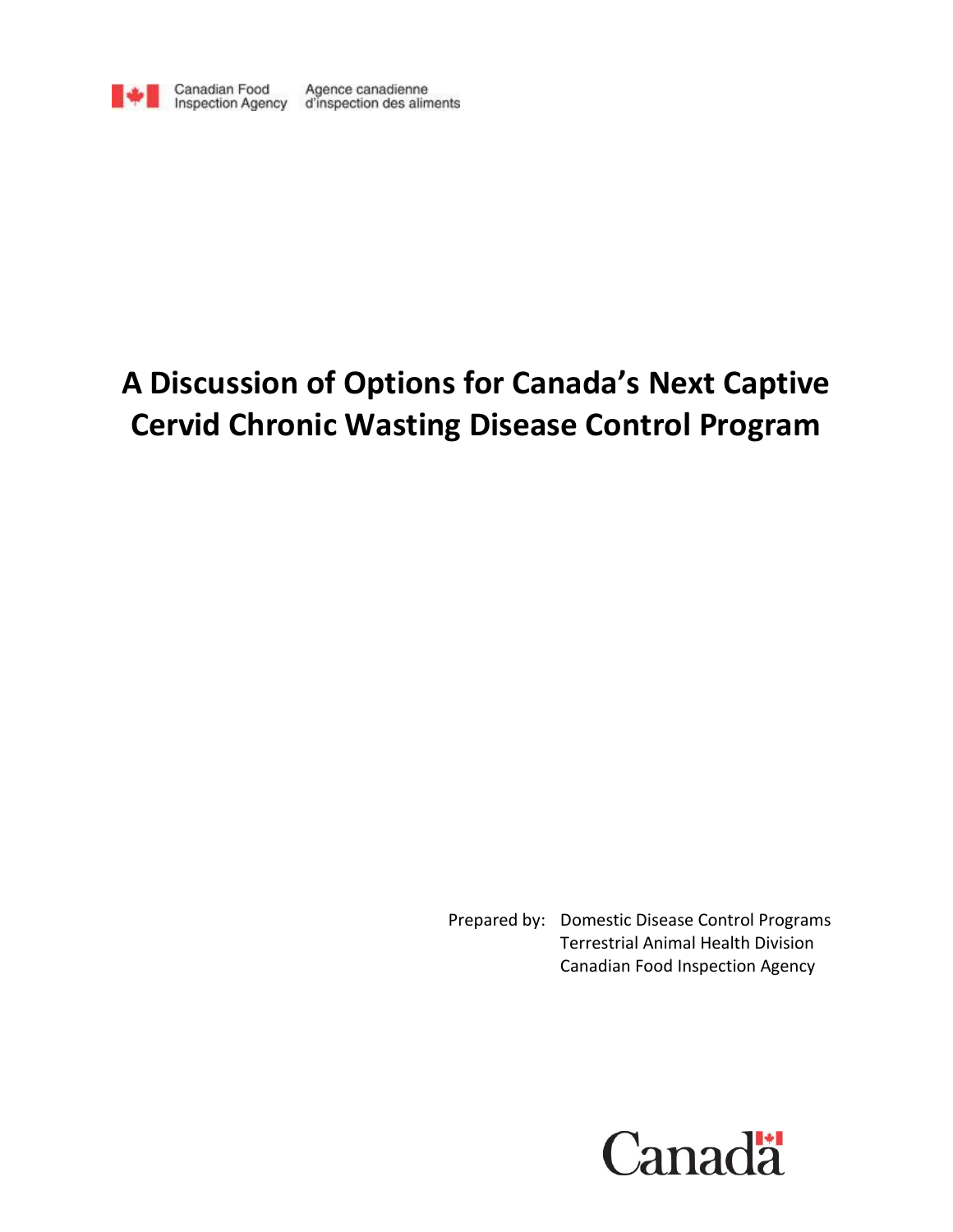# **TABLE OF CONTENTS**

| 4. DISCUSSION OF FINAL DISEASE CONTROL PROGRAM OPTIONS FOR CONSIDERATION  9 |
|-----------------------------------------------------------------------------|
|                                                                             |
|                                                                             |
|                                                                             |
|                                                                             |
|                                                                             |
|                                                                             |
|                                                                             |
|                                                                             |
|                                                                             |
|                                                                             |
|                                                                             |
|                                                                             |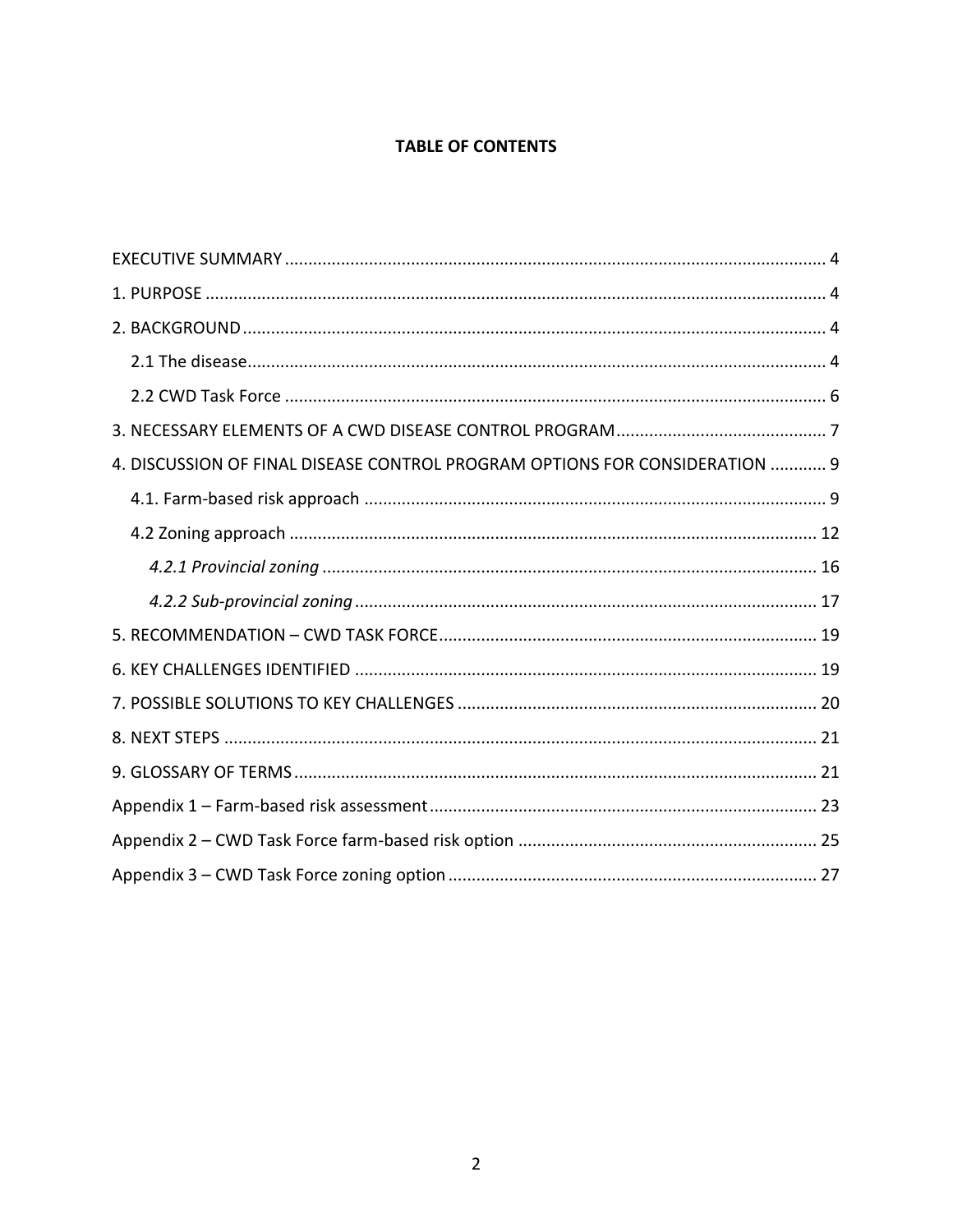# **LIST OF FIGURES**

| Figure 2: Schematic examples – Canadian legislative abilities for zoning 13 |  |
|-----------------------------------------------------------------------------|--|
|                                                                             |  |
|                                                                             |  |
|                                                                             |  |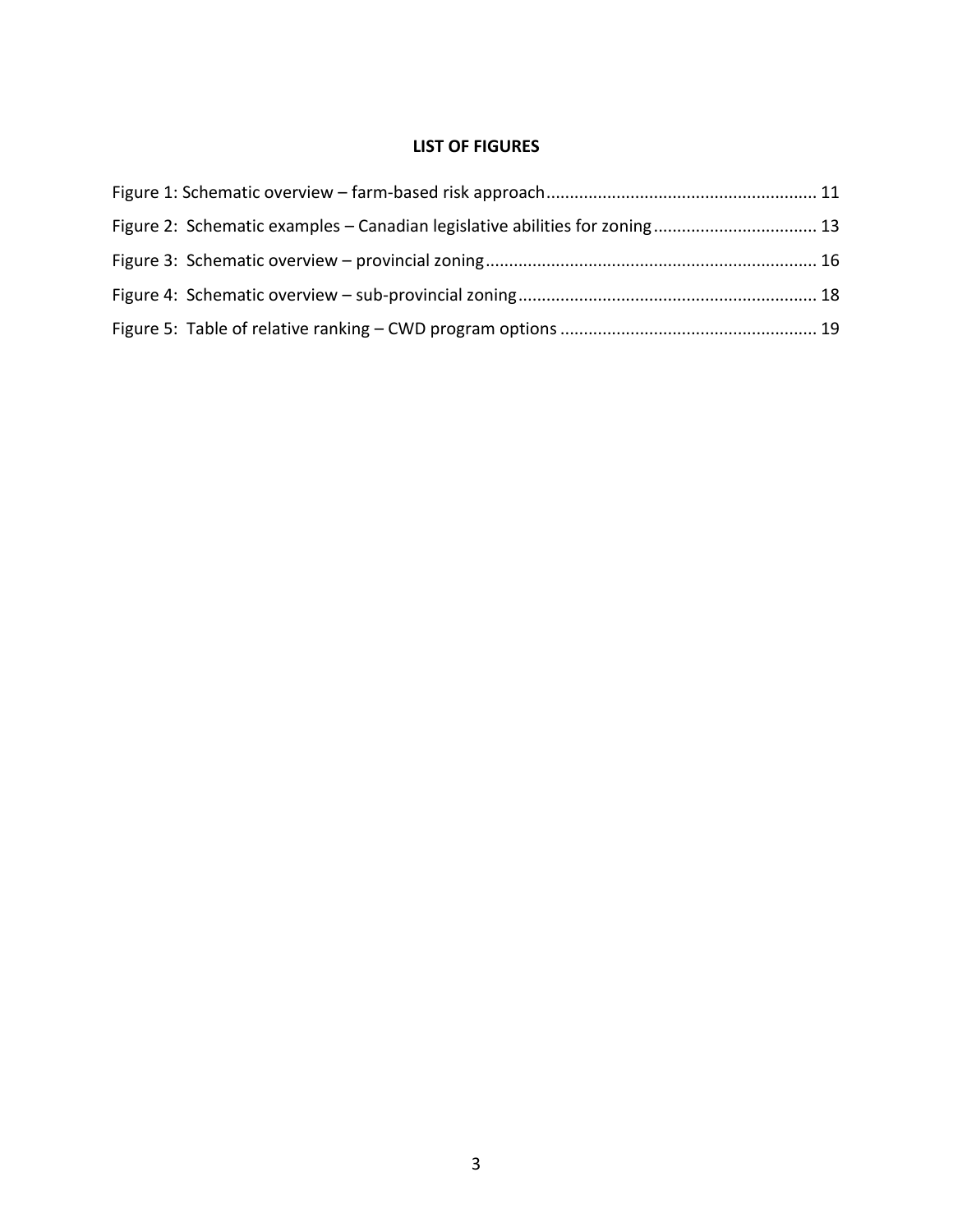# <span id="page-3-0"></span>**EXECUTIVE SUMMARY**

Chronic wasting disease (CWD) is an infectious prion disease of North American captive and wild cervids with an expanding geographical range. Since its first detection in Canada, the disease has been found in wild cervids from significant parts of Saskatchewan (SK) and Alberta (AB). To date, CWD has been diagnosed on 68 cervid farms in SK and on 2 cervid farms in AB.

At the request of the Minister of Agriculture and Agri-Food, the CWD Task Force was enacted to develop options, complete analysis, and recommend a preferred option for a new CWD disease control program in Canadian farmed cervids. The Task Force successfully completed the development of five program options for consideration (eradication, farm-based risk, provincial zoning, sub-provincial zoning, and voluntary herd certification [VHC]). The Task Force then reviewed the challenges and benefits of each option, and conducted an analysis and ranking, using five key criteria: 1) disease control effectiveness, 2) impact on commercial viability, 3) international credibility/recognition, 4) scientific soundness, and 5) cost to all stakeholders. The eradication and VHC program options were excluded after preliminary ranking, due to the unacceptable financial cost and impact on commercial viability, and lack of disease control effectiveness, respectively. The remaining program options were subjected to further analysis and discussion. Although no option was clearly superior, based on the final ranking, the Task Force recommended that the examination of the farm-based risk option be pursued, provided the critical challenge of cost can be addressed.

The final CWD program options remaining for consideration are the farm-based risk approach, provincial zoning, and sub-provincial zoning. A thorough written and pictorial description of each option, including an analysis of the strengths and weaknesses of each option, are included for discussion in this paper. All Canadian stakeholders have an opportunity to comment on the contending CWD disease control programs prior to a final program recommendation and decision by the Minister during the fall of 2013.

## <span id="page-3-1"></span>**1. PURPOSE**

To describe the work of the CWD Task Force, explain the range of CWD program options developed, and discuss the contending options to be considered for the CFIA's next CWD control program in captive cervids. This document serves as the basis for national consultation on the CWD disease control program options being considered for development.

## <span id="page-3-2"></span>**2. BACKGROUND**

## <span id="page-3-3"></span>**2.1 The disease**

CWD is a progressive, invariably fatal neurodegenerative disease known to affect cervids (e.g. deer, elk, and moose). First recognized in North America in the 1960s, it is a member of the group of prion-related diseases known as the transmissible spongiform encephalopathies, which include bovine spongiform encephalopathy (BSE) in cattle, scrapie in sheep and goats, and Creutzfeldt-Jakob disease in humans.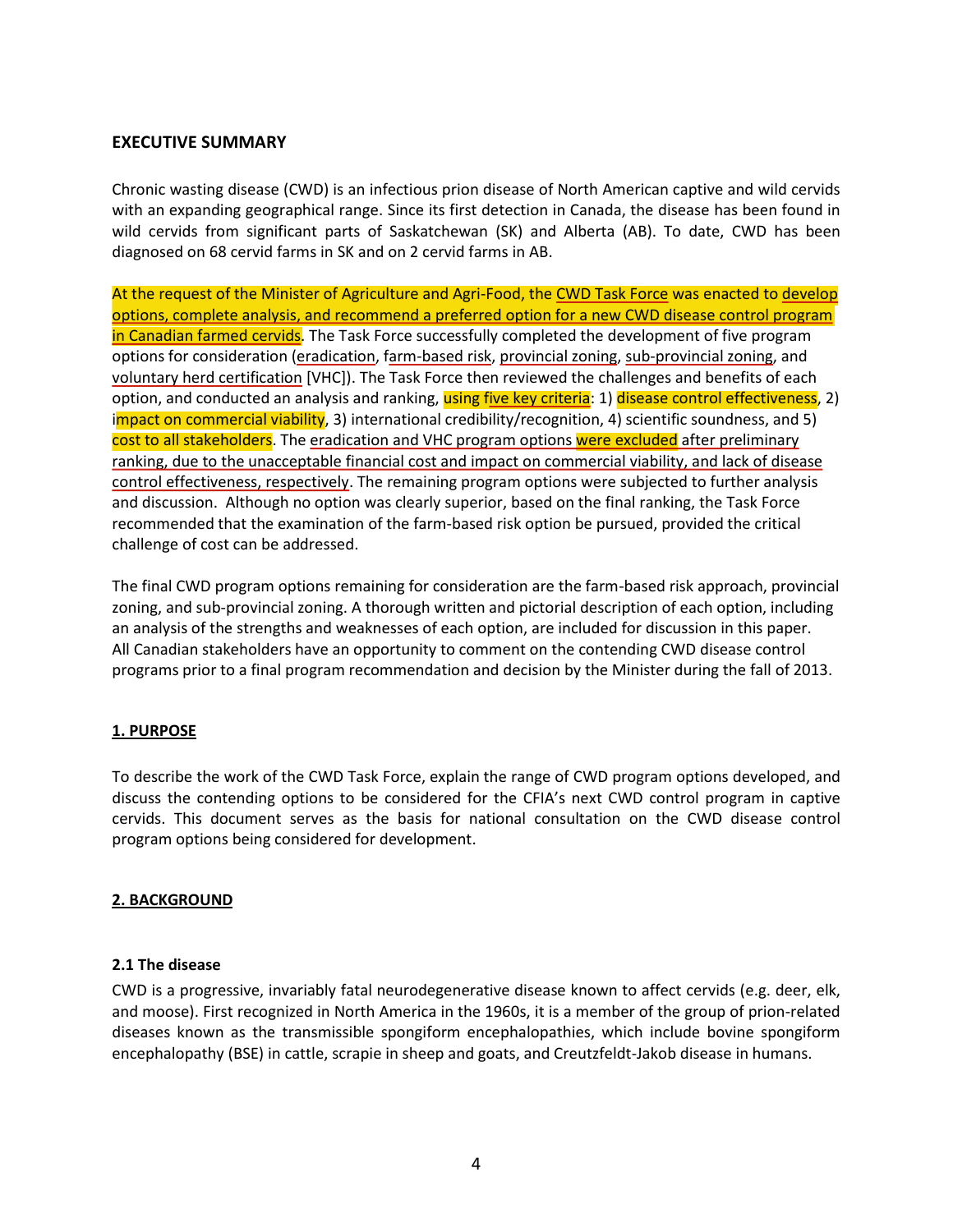CWD is a reportable disease under the *Health of Animals Act*. The CFIA's eradication program, developed in the year 2000, was based on 1) an understanding of the science of CWD at that time; 2) the commitment of both industry and the provinces to active surveillance, strict inventory control, and the tracking and reporting of animal movements via animal identification; 3) a limited presence of CWD in Canada, with most captive CWD cases traceable in a clear network pattern; and 4) a perceived absence of established disease in the wild populations.

Initially, positive captive cases of CWD were epidemiologically linked to the movement of captive cervids, and the CFIA's national eradication program was deemed successful. $^{1,2}$  In recent years, however, positive cases are increasingly independent of the movement of captive cervids, with exposure to wild cervids and/or their contaminated environment or feed, often being considered as the suspected source of disease transmission. In addition, current research has proven the susceptibility of reindeer (*Rangifer tarandus tarandus*) to CWD via experimental transmission. <sup>3</sup> Because reindeer are closely related to caribou, this development raises concerns regarding the possible spread to caribou populations of northern Canada.

In North America, management efforts in wild cervids have been unsuccessful at curbing the geographic spread of CWD. Since the discovery of Canada's first wild case in a mule deer near the Alberta-Saskatchewan border in 2000, the disease has been detected in wild cervids from significant areas of SK and AB. At present, CWD has been diagnosed on 68 cervid farms in SK and on 2 cervid farms in AB.

Infected cervids shed the CWD agent in saliva, urine, and feces, thereby contaminating the environment (e.g. soil). Research has demonstrated that prions are extremely stable in the environment and that healthy cervids can become infected solely from environmental exposure.

No environmental decontamination procedures for application to prion-contaminated premises currently exist. Consequently, the CFIA maintains any imposed declaration of infected place and associated quarantine for premises wherein there is evidence of environmental transmission. Such premises remain under indefinite quarantine, requiring the CFIA to ensure full maintenance of perimeter fencing for the exclusion of wild cervids. On premises with no evidence of environmental contamination, after the quarantine was lifted, of those that chose to re-stock and are known to have continued cervid farming, there was an alarming 50% re-occurrence rate of CWD. Thus, the current evaluation of risk factors for re-occurrence is insufficient.

Various solutions have been proposed to help control this disease, some implemented by stakeholders, who recognize the need to manage this complex, multi-faceted problem. Some provinces have implemented strict intra-provincial movement controls in an attempt to prevent geographic spread of CWD to their area. While there is currently no federal policy by the CFIA to control cervid movement based on CWD status, any province can set higher standards over and above the minimum federal requirements (provided they have the regulatory or legislative authority to do so).

 $\frac{1}{1}$ <sup>1</sup> Kahn S, Dubé C, Bates L, Balachandran A. Chronic wasting disease in Canada: Part 1. Can Vet J 2004;45:397-404. <sup>2</sup> Argue C, Ribble C, Lees V, McLane J, Balachandran A. Epidemiology of an outbreak of chronic wasting disease on elk farms in Saskatchewan. Can Vet J 2007;48:1241-8.

<sup>&</sup>lt;sup>3</sup>Mitchell GB, Sigurdson CJ, O'Rourke KI, et al. (2012) Experimental Oral Transmission of Chronic Wasting Disease to Reindeer (*Rangifer tarandus tarandus*). PLoS ONE 7(6): e39055. doi:10.1371/journal.pone.0039055.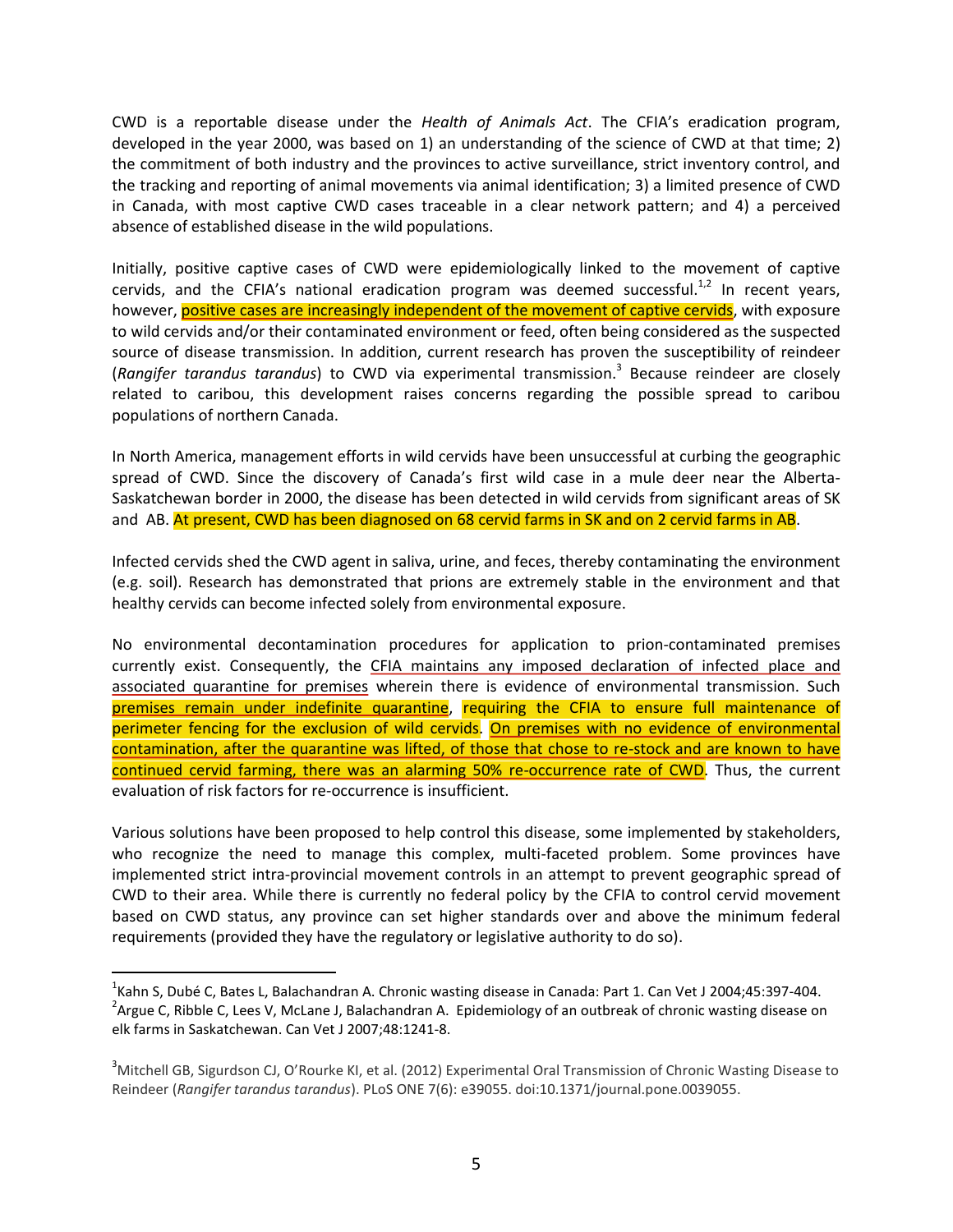In 2011, multi-stakeholder meetings<sup>4</sup> to update Canada's National CWD Control Strategy proposed that the ultimate objective is "eradication of CWD from Canada, or failing this, the tightest possible control of CWD so that it does not spread to new geographic areas or new species, and so that its environmental, economic, social and public health impacts are minimized."<sup>5</sup>

Effective January 2013, legislative changes to the *Health of Animals Act* enable zoning for a variety of domestic and foreign animal diseases. Zoning is a geography-based disease control strategy, recognized and defined by The World Organisation for Animal Health (OIE) in cases where it is challenging to establish and maintain disease-free status for an entire territory or country.

Many of the assumptions of the CFIA's original CWD eradication program have come under scrutiny, prompting an evaluation of whether this program was meeting the intended goal. The review concluded that it is not currently possible to eradicate CWD through quarantines and stamping-out measures in areas where the disease is enzootic in the wild. The program has been costly to government and industry and, in its current form, is unsustainable. In response, the CFIA is shifting its CWD strategy for captive cervids from that of eradication to control.

## <span id="page-5-0"></span>**2.2 CWD Task Force**

Recognizing the unsustainability of the current CFIA eradication approach, a change in programming from eradication to control of CWD was identified as an approved deficit reduction action plan (DRAP) initiative in 2012. Specifically, the implementation of an internationally accepted zoning model was put forward as a means to control the spread of CWD within Canada, at a reduced cost to taxpayers.

Early discussions relating to zoning of Canada for CWD were contentious, and the concept was poorly received by the cervid industry in SK and AB.

In May 2012, the Minister of Agriculture and Agri-Food Canada announced that a task force would be formed to help identify the direction of CFIA's next captive cervid CWD disease control program. At the request of the Minister, participation in the CWD Task Force comprised representation from CFIA; AB, SK, and Manitoba (MB) ministries of agriculture and environment; AB, SK, and MB cervid industry associations; and the Canadian Cervid Alliance.

The Task Force was expected to identify and develop CWD disease control program options and to assess those options against established criteria. Through bi-monthly and weekly teleconference meetings between September 2012 and June 2013, the Task Force completed the following: 1) finalized terms of reference; 2) finalized the key criteria to be used for analysis; 3) reached consensus on options to be developed; and 4) reached consensus on the development of each option.

The working assumptions utilized by the Task Force were as follows: 1) that **options developed** are for a federal disease control program to control CWD in the Canadian farmed/captive cervid population; 2) the programs developed must be within the existing regulatory framework (i.e. no changes required to

 $\frac{1}{4}$ <sup>4</sup>Meetings to update Canada's National CWD Control Strategy: February 2011, Edmonton AB and April 2011, Saskatoon, SK.

<sup>5</sup>A Proposal for Canada's National Chronic Wasting Disease Strategy: Available: [http://www.ccwhc.ca/publications/A\\_Proposal\\_for\\_a\\_National\\_CWD\\_Control\\_Strategy\\_2011\\_final.pdf.](http://www.ccwhc.ca/publications/A_Proposal_for_a_National_CWD_Control_Strategy_2011_final.pdf)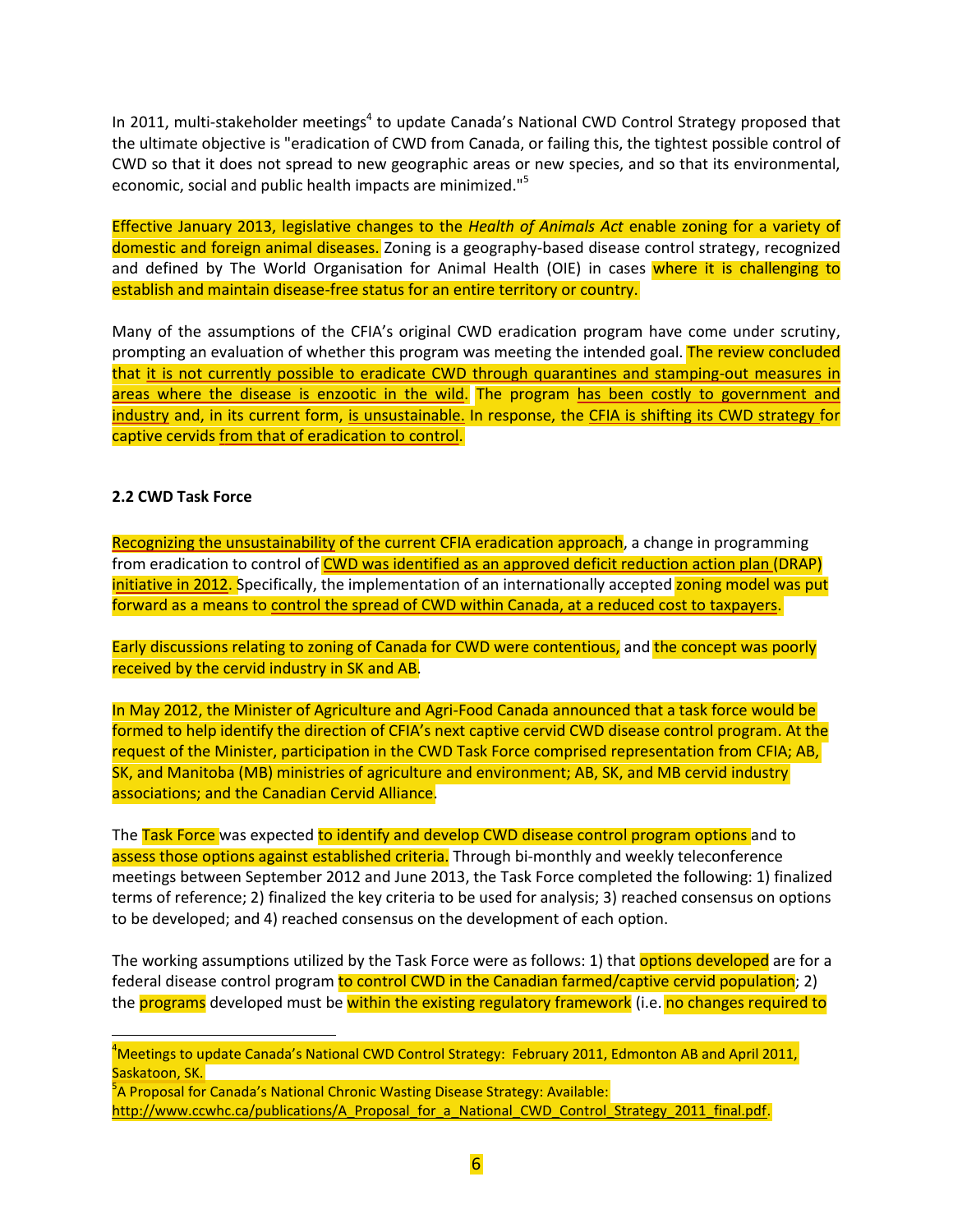current acts or regulations); and 3) the cost, to the CFIA, of the final disease control program chosen could not be higher than the status quo.

The Task Force explored a range of program options to control CWD spread in Canada's captive cervid herd. Five plausible program options, along a CWD disease control continuum, ranging from aggressive to minimal, were agreed to and developed by the group.

The first approach along the continuum was a much more aggressive eradication option that involved "stamping-out" of disease, no restocking of positive premises, and tight movement controls applied to all cervid farms. Along the middle of the continuum, three control approaches were developed – the first being a farm-based risk approach where disease is controlled at the individual farm level, using onfarm CWD risk mitigation assessments which would assess eligibility to move certain live animals and to qualify for full CFIA-supported disease control actions. The next control approaches developed were provincial and sub-provincial zoning, which involve geographic risk-based disease control, strict movement controls, and fully supported CFIA disease control actions outside of the CWD infected zone. The final approach considered, at the other end of the continuum, was the minimal voluntary herd certification (VHC) approach, whereby the CFIA would support the current VHC program, and no federal government-mandated movement or disease control actions related to CWD would exist.

The Task Force agreed to use the current CWD eradication program as a benchmark during the analysis process. In June 2012, the Task Force met in person to complete the ranking and analysis of the five program options developed. There were five pre-established criteria that were used in the ranking and analysis: 1) disease control effectiveness, 2) impact on commercial viability, 3) international credibility/recognition, 4) scientific soundness, and 5) cost to all stakeholders.

The face-to-face Task Force analysis and ranking meeting began with a thorough discussion of the benefits and challenges of all program options developed, followed by a preliminary ranking process, using the five established criteria.

Discussion of the tabulated results from the preliminary ranking outcomes identified some points of consensus. One main point of consensus was that the eradication option would be removed from further consideration, due to the unsustainable cost to all stakeholders, as well as the greatest negative impact to commercial viability. Further, there was consensus that the VHC option would be removed from further consideration, due to its inability to control CWD on any meaningful level.

The farm-based risk, provincial zoning, and sub-provincial zoning options were the top three contending options, but a clear consensus was lacking for each criterion in the preliminary ranking. The remainder of the meeting involved further discussion on these three options, with the focus on clarifying any conceptual issues, on identifying areas that required further development , and on attempting to gain consensus on issues that related to the five key criteria in order to obtain a final table of relative ranking and comparison.

## <span id="page-6-0"></span>**3. NECESSARY ELEMENTS OF A CWD DISEASE CONTROL PROGRAM**

A framework of elements, necessary for any Canadian captive cervid CWD disease control program, was created to ensure consistent, thorough, and scientifically sound development of each program option. This framework takes into consideration key components of reportable disease programs, the best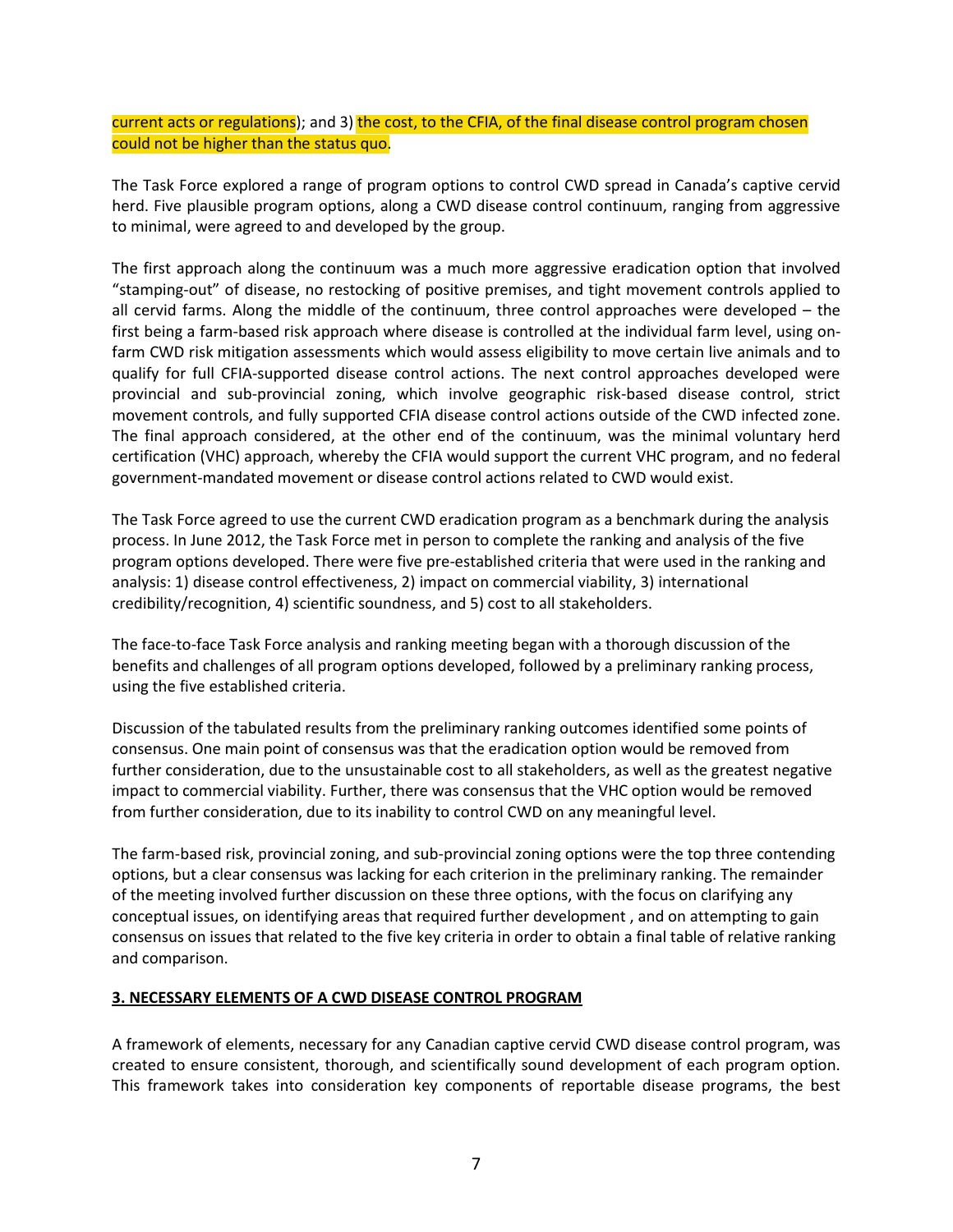available CWD science, epidemiology, the presence of CWD in wild cervids, and lessons learned from managing numerous cases since 2002, with respect to eradication.

#### Program Strategy

The strategy is a statement, indicating the overarching goal or purpose of the program. A clear strategy is essential to understanding what the program strives to accomplish, and to recognizing where along the continuum of disease control options the program lies. Further, a defined program strategy is necessary for effective goal setting and program design on a national level.

#### Surveillance

Surveillance is an epidemiological practice by which the spread of disease is monitored to establish patterns of progression, as well as to increase our knowledge of what factors might contribute to changes in progression of the disease within a population. Depending on a program's goal, surveillance may serve different purposes. There must be a clear statement on what information the surveillance data would support regarding disease distribution and/or CWD health status of the Canadian captive cervid herd.

The design of the surveillance program would be undertaken collaboratively by the CFIA, and be the product of an epidemiological assessment. The targeted locations for surveillance will be considered to ensure best use of all available resources by all parties involved. Due to the multi-jurisdictional nature of CWD, the collaboration of many CWD stakeholders is necessary to obtain the most accurate picture of CWD in Canada.

## CFIA Disease Response

This element refers to the actions that the CFIA would conduct on individual premises. The CFIA may carry out disease control actions on the following: live animals, infected premises, products, trace-in premises (sources of CWD), and trace-out premises (having received animals from an infected farm, which are now a possible source of infection). The options for action by the CFIA on CWD-positive and suspect premises will differ, depending on the program strategy. In fact, within some of the program strategies developed, there are variations in actions required; for example, in areas of different health statuses or farms of different levels of CWD risk.

## Movement Controls

Due to the insidious nature of CWD, geographic areas where the disease has become established in wild cervids, along with a lack of a currently validated individual live animal test, movement controls relating to CWD will be a critical element of the next disease control program. Currently, the CFIA issues cervid movement permits, and though these permits are unrelated to an animal or herd's CWD health status, they do relate to health status for other diseases. Given current information on CWD, and the CFIA's legal responsibility to fulfill its mandate, CWD-related movement controls must be included in the captive cervid disease control program. Program options take into account what controls (if any) would be necessary to transfer live animals for breeding purposes or direct to slaughter, and to move other animals such as hunt farm bulls. In addition, potential controls for cervid products and by-products (e.g. meat, velvet, and high-risk tissues) are essential items. Depending on the program strategy chosen, movement controls will vary.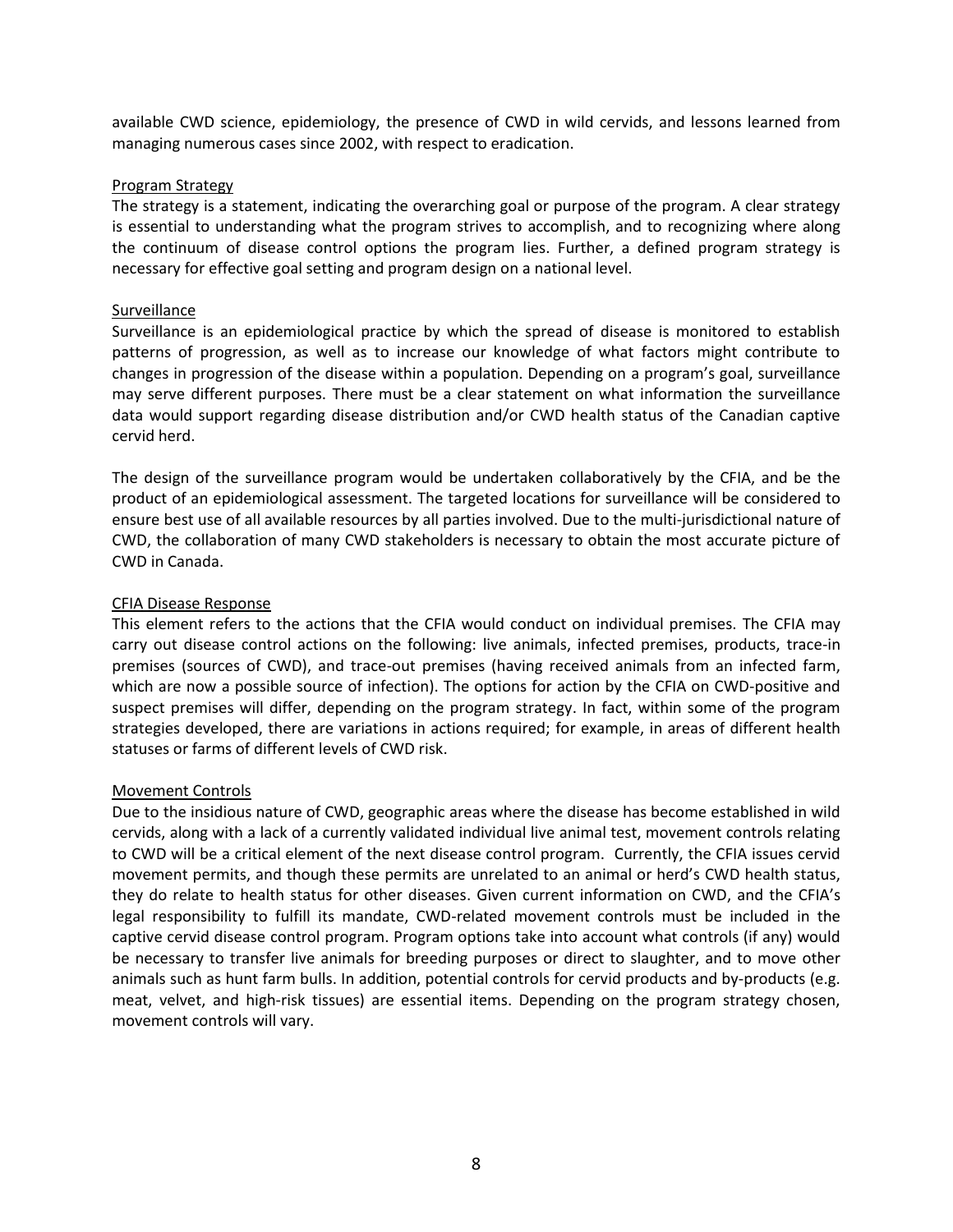# Biosecurity

Biosecurity can be defined as the implementation of measures that reduce the risk of introducing and spreading disease agents that require the adoption of a set of attitudes and behaviours by people to reduce risks in all activities involving domestic, captive exotic, and wild cervids (and their products).

Given the many direct and indirect routes of CWD transmission, and its enzootic nature in Canada, biosecurity will be an essential element in the next CWD disease control program. Successful implementation of biosecurity, in relation to CWD, will require the collaboration of all involved parties. Essential biosecurity elements include quality assurance schemes, procedures for animal and human movement control, cervid health measures, the use of primary fencing enhancements, control over vehicles, security of feed and water sources, and control of pests.

Depending on the program strategy, the adoption of biosecurity on individual farms will vary from voluntary to mandatory, and a range will exist, describing to what extent such measures are to be followed. The CWD voluntary herd certification program (VHCP) is under re-development to better address the current enzootic nature of CWD in Canada, and will include the program pillar of biosecurity going forward. Within each CWD disease control program developed, the future role (if any) of the VHCP was taken into consideration.

# <span id="page-8-0"></span>**4. DISCUSSION OF FINAL DISEASE CONTROL PROGRAM OPTIONS FOR CONSIDERATION**

After careful deliberation by the CWD Task Force (as described previously), the farm-based risk, provincial zoning, and sub-provincial zoning program options remain for final consideration. Both zoning options are part of the same concept, and thus share the same program framework, and general strengths and weaknesses. Both zoning options are considered separately for analysis and ranking, as the placement of geographic boundaries significantly changes the impact of each option. The following options were only developed to a point that would enable adequate analysis and ranking, relative to one another, and many areas require further development to create a viable program.

## <span id="page-8-1"></span>**4.1. Farm-based risk approach**

## What is it?

This program is a CWD disease control strategy in which producers can choose to participate (voluntary), if they wish to mitigate the CWD risk on their individual farm, either for business purposes or for their own disease management purposes. The control of CWD in Canada would be decided on a farm-by-farm basis, using a risk-based dual approach, whereby those producers who attempted to adequately mitigate CWD risk would receive full federal government disease control support and the ability to move live animals and products.

Each farm in Canada will have the opportunity to be assessed under on-farm risk assessments, and will receive a CWD risk mitigation score (a score out of 100), based on the following factors: 1) proximity to a known focus of CWD (30 points), 2) on-farm surveillance (25 points), 3) on-farm biosecurity (35 points), and 4) movements into the herd (10 points). There is flexibility within the on-farm risk assessment on which elements can be met, and the various point combinations that may be used to achieve the cut-off or pass score of 55%. This program is designed to enable producers, anywhere in Canada, to become eligible to move products or animals and to carry out full disease control actions by taking a variety of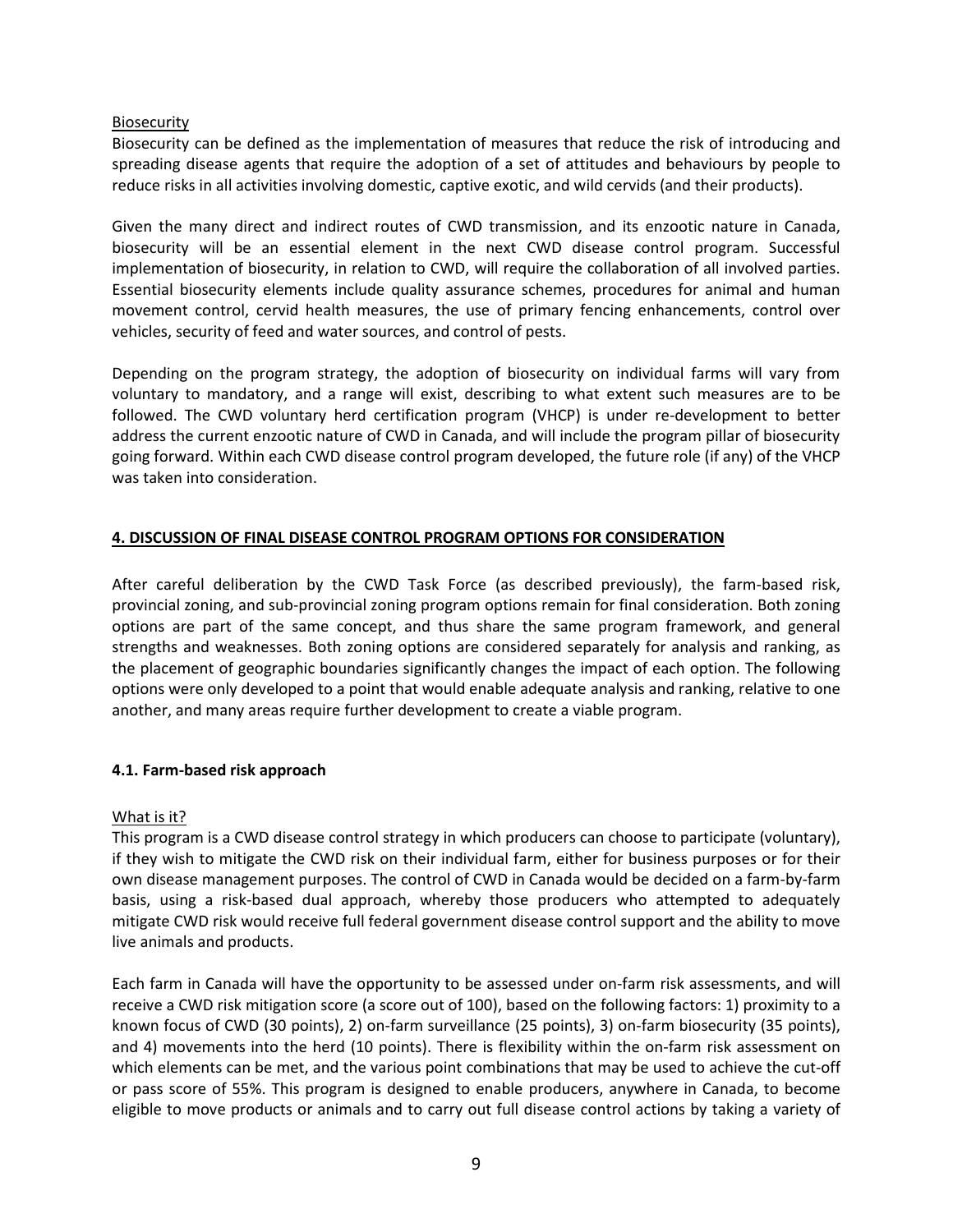steps to significantly reduce the CWD risk on their farm. Appendix 1 outlines the draft individual farmrisk assessment.

Only farms that wish to be eligible to move live animals, limit the risk of CWD on their farm, and become eligible for disease control actions by the CFIA (should they contract CWD), would need to fulfill these requirements.

#### Program Strategy

The goal of the farm-based risk approach is to reduce the risk of CWD spreading from an infected premises to an uninfected premises.

#### Surveillance

The goals of surveillance on this program are as follows: 1) to determine where in Canada CWD is present, not present, or unknown (referring to national surveillance); and 2) to be an essential element in the on-farm risk assessment for CWD (referring to individual on-farm surveillance).

#### CFIA Disease Response

To determine what level of disease response the CFIA would take on-farm to control CWD, a target onfarm CWD risk mitigation score (cut-off score) of 55% was established. Accordingly, those farms that have taken adequate steps to mitigate the CWD risk are good candidates for full resources and support to attempt to eliminate CWD from the premises. Alternatively, on farms that do not take sufficient measures to mitigate the CWD risk, it would be difficult to justify the use of public resources to attempt to eliminate the disease from that premises, especially given the high disease re-occurrence rate on farms that have chosen to restock with cervids.

CWD-positive premises whose risk mitigation score is at or above the cut-off would receive full disease response, similar to current actions taken by the CFIA (depopulation and testing of all animals, cleaning and disinfection, destruction and disposal, and investigation of trace-in and trace-out herds and animals).

CWD-positive premises with a risk mitigation score below the cut-off score would only have investigation of trace-ins and trace-outs take place. No depopulation would take place on the aforementioned premises, and consequently, no issuance of compensation either.

Policy provisions may exist for the purposes of national disease control; that is, to respond to the first new case of CWD in a given geographic area, regardless of risk mitigation score.

## Movement Controls

To be eligible to move animals, products, and by-products from any farm in Canada, a target on-farm CWD risk mitigation score (cut-off score) of 55% was established. The rationale is that the control of CWD spread is based on the efforts to mitigate the risk of disease on individual farms, and only allow movement of low-risk animals and products.

Premises whose risk mitigation score is at or above the cut-off would be permitted to move any animals or products to any location. Premises with a risk mitigation score below the cut-off could only move animals directly to slaughter or possibly to hunt premises (terminal) for a finite period of time, and entry into the food chain would be subject to CWD test results.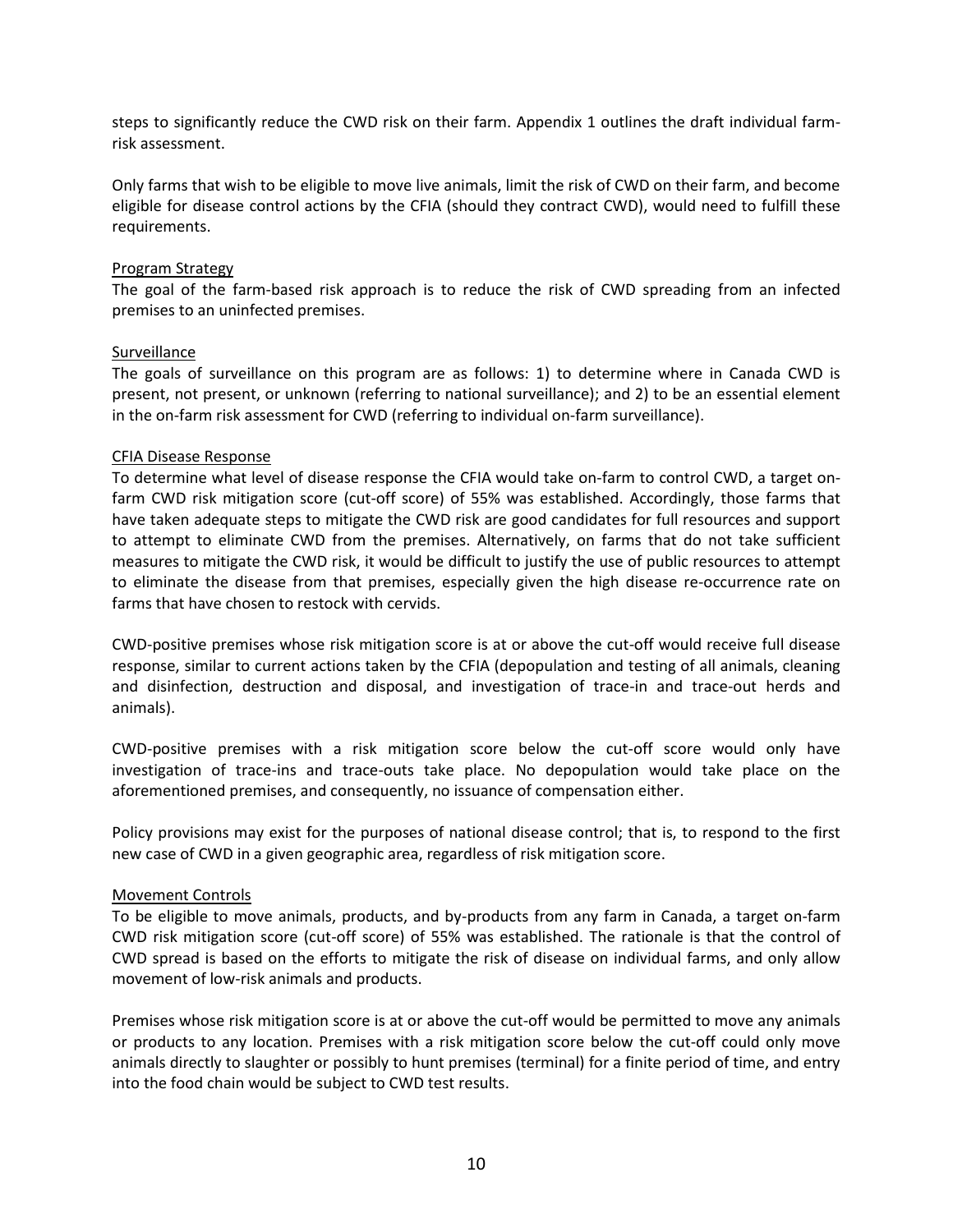Consumption of tissues from known positives would still not be recommended, and known positives would still be disallowed to enter the food chain. Accordingly, movement of high-risk tissues and associated cervid products would be restricted or prohibited from premises below the risk mitigation cut-off score.

# Biosecurity

Producers may achieve a score in the biosecurity portion of the on-farm risk assessment in a variety of combinations within six defined biosecurity elements: 1) having written procedures, 2) ensuring fence integrity, 3) enhancements to the separation between wild and farmed cervids, 4) measures to enhance safe feed sourcing, 5) feed protection, and 6) water protection. Appendix 1 provides point values that are assigned to each biosecurity element on the on-farm risk assessment.

Appendix 2 details the farm-based risk policy option, and Figure 1 of this document includes a schematic overview of this option.

## <span id="page-10-0"></span>**Figure 1: Schematic overview – farm-based risk approach**



**National border** 

- **Provincial border**
- At or above 55% CWD risk mitigation score Eligible to move live animals anywhere Eligible for full CFIA disease control actions
- **Below 55% CWD risk mitigation score COL** Not eligible to move live animals off premises Not eligible for full disease control actions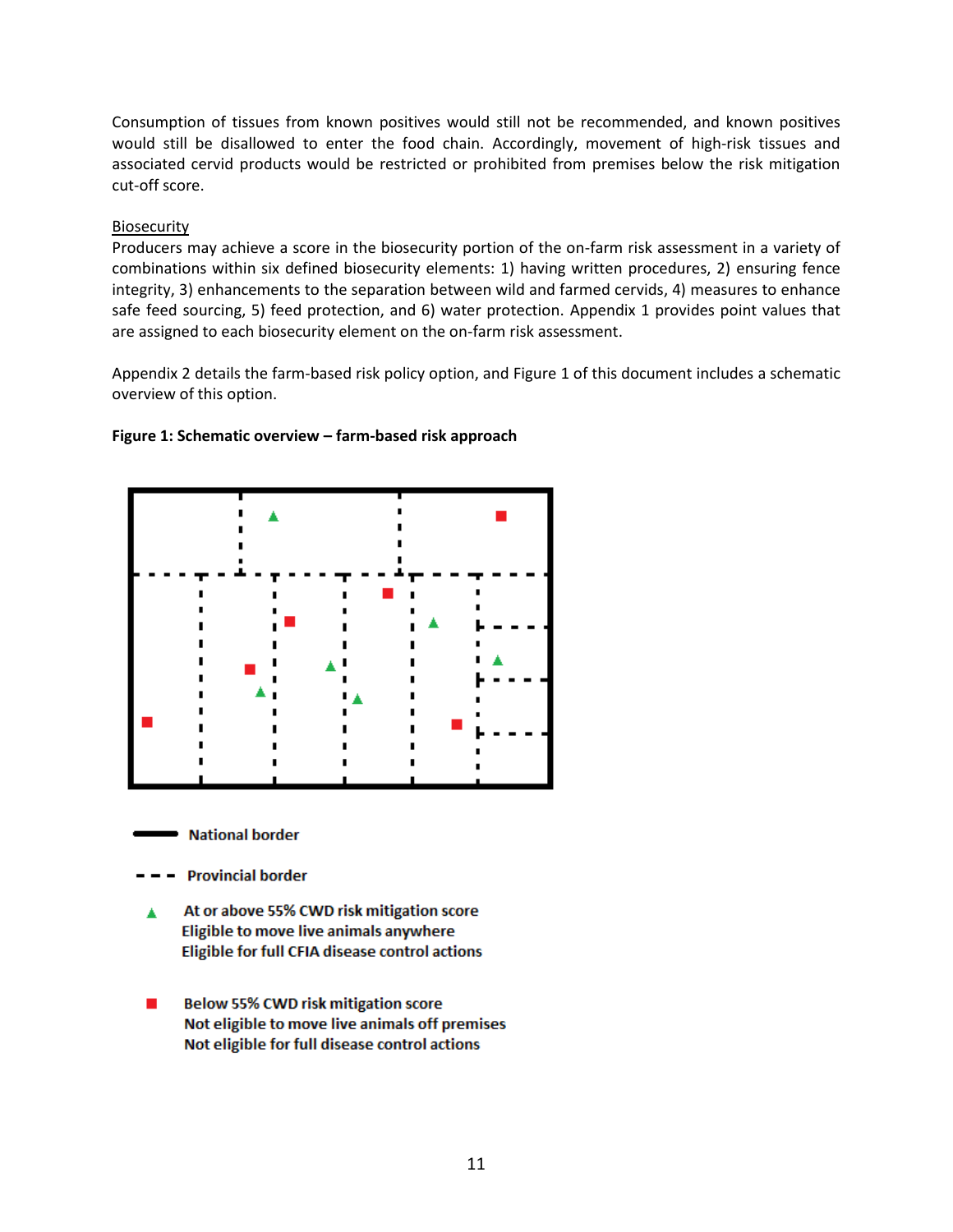Strengths and weaknesses of farm-based risk option, compared with current CWD program

The strengths of this approach include 1) allows individual producers to have control over whether they are permitted to move animals and receive federal disease response (regardless of geographic location in Canada); 2) offers some movement control within a province, which could help control CWD spread in enzootic areas; 3) may ease implementation for producers who are already on the VHCP; and 4) provides successful producers with a mechanism to distinguish themselves from producers who are not taking risk mitigation measures based on CWD risk, for business opportunities.

The weaknesses of this approach include 1) overall, it is a more expensive program than that of the current one, the most expensive of the final options considered to all stakeholders; 2) may not limit geographic spread of CWD nationally, as positive herds in various geographic areas are not depopulated (which may also result in public relations issues for industry and challenges for acceptance of these animals at slaughter); and 3) international recognition and acceptance is unknown, as this system does not follow any single current internationally recognized disease control model, but does incorporate some elements of currently accepted disease control models.

# <span id="page-11-0"></span>**4.2 Zoning approach**

## What is it?

Zoning (regionalization) is an OIE-recognized disease control principle, and the concept of a zone was introduced as a means of establishing and maintaining an animal subpopulation with a distinct health status based on geographical separation for disease control and international trade purposes.

Zoning is applied globally, and particularly within the European Union (EU) where it forms the basis for the EU common market for live animals and animal-based products. Further, zoning is a common measure that many countries use in disease eradication/control programs. Zoning, for example, has been widely applied in countries affected by foot-and-mouth disease (FMD), allowing them to maintain exports while being infected with FMD in some parts of the country. A specific chapter on zoning and compartmentalization (Chapter 4.3 of the *Terrestrial Animal Health Code*) has been adopted by the OIE International Committee. Canada has also used zoning to recover export markets, following avian influenza (AI) outbreaks.

The control of CWD via zoning would require the declaration of zones, which would be determined by using a risk-based approach. Current legislative abilities in Canada allow for zoning on a national level. Three zones would exist in this concept: 1) the primary control zone, where the Minister believes the disease to exist; 2) the secondary control zone, which is a zone of protection, or "buffer zone," focusing on aggressive surveillance for CWD; and 3) a free zone (remainder of the country). A variety of zone configurations can exist under such a model, including stand-alone secondary control zones in geographic areas that share a border with enzootic areas in another country. Figure 2 depicts some examples of possible zone configurations in Canada.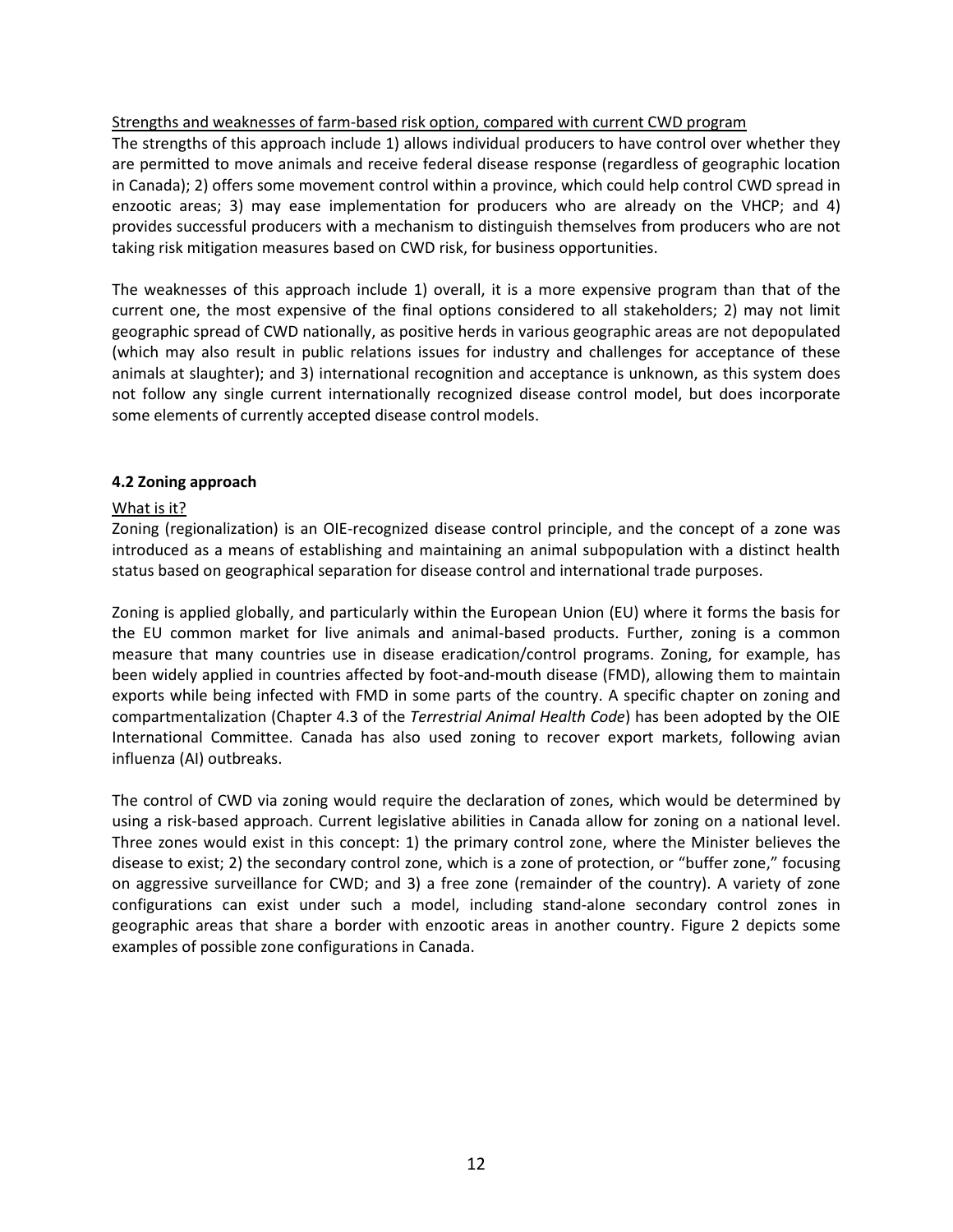

<span id="page-12-0"></span>**Figure 2: Schematic examples – Canadian legislative abilities for zoning**

In light of the current CWD disease distribution in specific regions of Saskatchewan (SK) and Alberta (AB), two approaches to the zoning concept were considered: provincial and sub-provincial. While the concept and program elements are the same for both approaches, the placement of geographic boundaries of each option significantly changes the impact; therefore, the two zoning options were analyzed and considered separately. The common program elements and overall strengths and weaknesses will first be discussed, followed by schematic depictions, and a description of the specific strengths and weaknesses of each zoning approach, compared with that of the status quo.

## Program Strategy

The goal of the zoning approach is to limit the geographic spread of CWD by reducing the risk of spread out of the primary control zone.

#### Surveillance

The goals of surveillance in the zoning approach are 1) to detect (as early as possible) CWD spread outside of the primary control zone and 2) to have assurance that CWD does not exist in the free zone.

Considering the program and surveillance goals, and the most efficient use of financial and human resources, a significant proportion of CWD national surveillance would be focused within the secondary control zone, and minimal amounts of surveillance would be required in the primary control and free zones. The exact CWD surveillance plan for Canada would depend on the zoning option that is chosen (if any), and would be developed to be epidemiologically and statistically appropriate within the available resources for this program.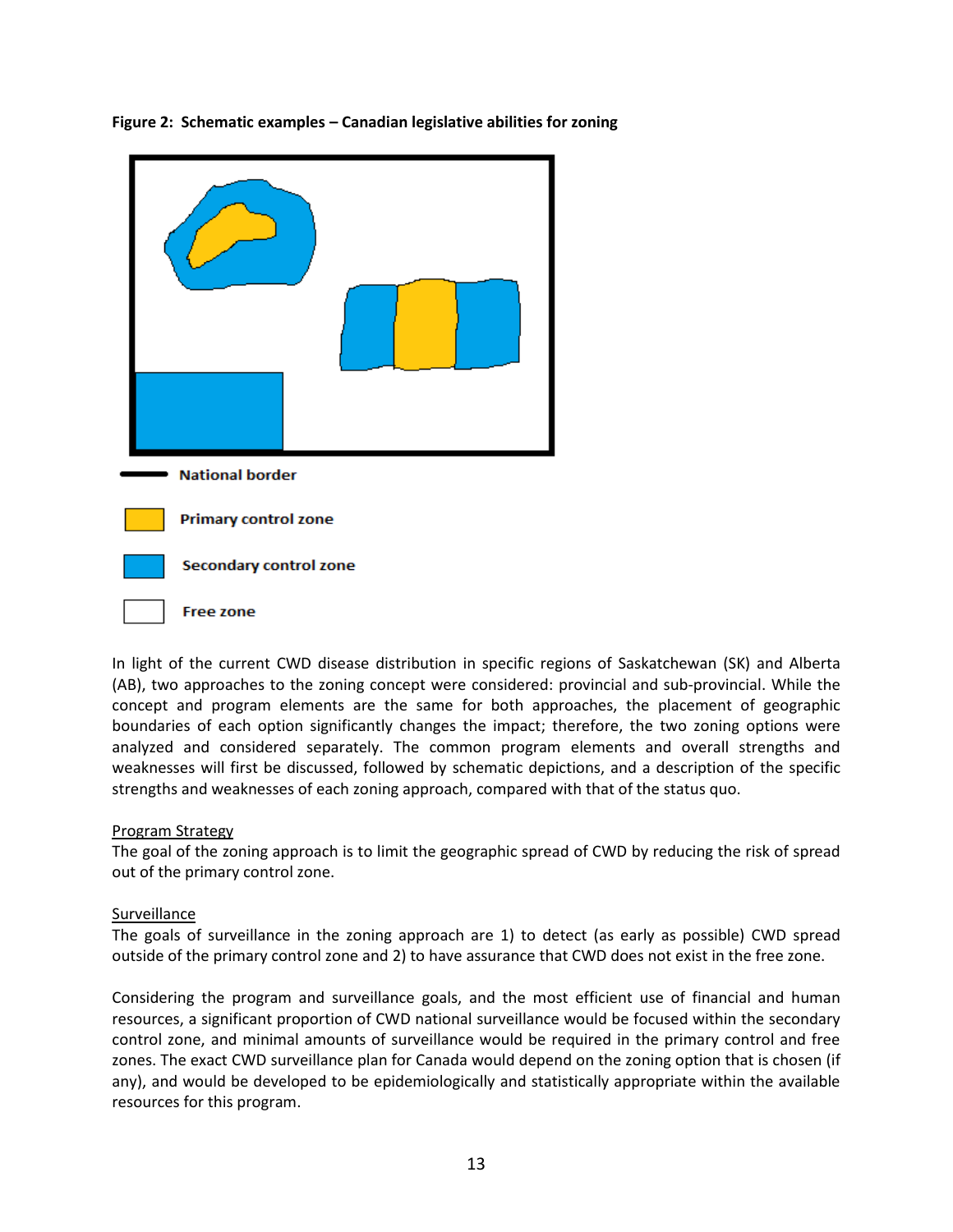# CFIA Disease Response

Similar to the farm-based risk concept, CWD disease response under a zoning concept would be a twotiered approach. The two tiers differ in that, with zoning, the risk is tied to geographic proximity to an enzootic area.

CWD-positive premises in the secondary control zone and free zone would receive full disease response, similar to current actions taken by the CFIA (depopulation and testing all animals, cleaning and disinfection, destruction and disposal, and investigation of trace-in and trace-out herds and animals).

CWD-positive premises in the primary control zone would only include investigation of trace-ins and trace-outs (with no depopulation or compensation). If a trace-in or trace-out is also in the primary control zone, no further investigation or disease control actions would take place. If, however, a trace-in or trace-out were determined to have originated from, or had moved to, the secondary control zone or free zone, respectively, then aggressive disease control actions would be taken on those animals or herds.

Existing declarations of highly infected premises' (permanent) quarantines in the primary control zone could be lifted under this approach, because all farms in this zone would be of the same health status (i.e. high risk). In addition, no new federal quarantines or declarations of infected place would take place in the primary control zone.

The discovery of a highly infected premises (evidence of environmental contamination and risk of transmission) in the secondary control zone or free zone could result in downgrading of status, necessitating either expansion of the current primary control zone, or declaration of a new primary control zone (and associated secondary control zone). At present, current science does not provide any provisions to allow a zone to upgrade to a higher status. Any advances, however, that address the gaps in CWD science and that may provide additional management tools in the future (e.g. an environmental treatment for CWD) may allow for a zone to upgrade to a higher status. As part of the ongoing program development process, any scientific developments are considered part of the ongoing program review process.

# Movement Controls

As described in the corresponding OIE chapter,<sup>6</sup> intensified movement controls are a key principle of zoning. For CWD, the current lack of a validated individual live animal test and the inability to vaccinate therefore places greater importance on the integrity of the movement control system in order to meet the program goal of limiting geographic spread out of the primary control zone.

The zoning concept that was developed allows animals or products to move without restriction from any zone of higher status to a zone of lower status, or within or between zones of equal status. Basic movement restrictions that were proposed for each zone are subsequently described, and Appendix 3 elaborates further on the movement controls for each zone.

<sup>-&</sup>lt;br>6 <sup>6</sup>2012 OIE-Terrestrial Animal Health Code, Chapter 4.3 Zoning and Compartmentalisation.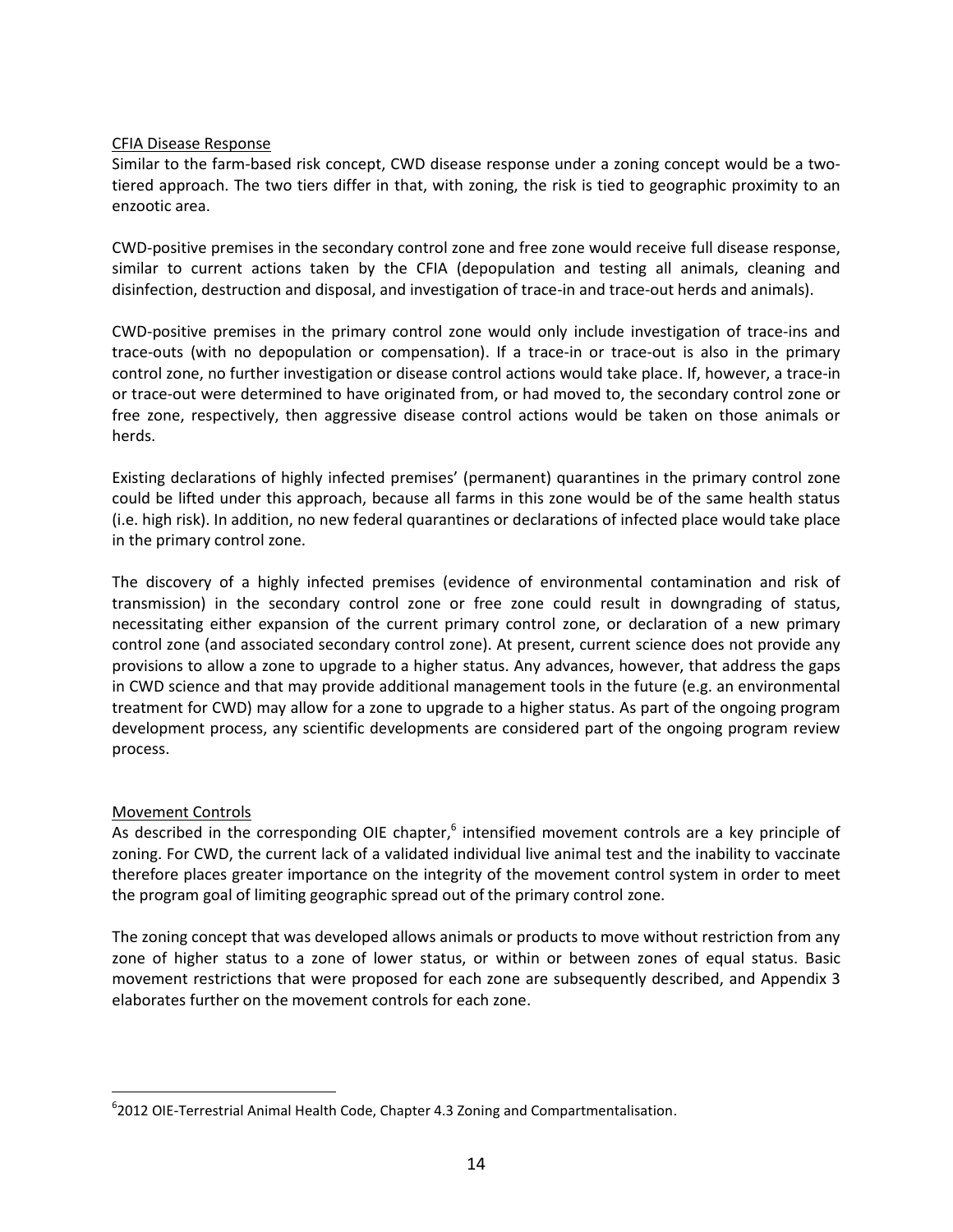#### *Free zone*

All live animals and products from the free zone would be allowed to move to any zone. In contrast, the free zone would only be allowed to receive breeding and hunt animals (with stringent risk mitigation conditions) and slaughter animals (with risk mitigation conditions pertaining to transport and testing at slaughter) from the secondary control zone. The free zone would be permitted to receive meat and velvet, but not high-risk tissues, from both the secondary and primary control zones.

#### *Secondary control zone*

All live animals and products from the secondary control zone would be allowed to move to the primary control zone. Breeding and hunt animals with stringent risk mitigation conditions, slaughter animals with risk mitigation conditions pertaining to transport and testing at slaughter, and low-risk products such as meat and velvet from the secondary control zone would be allowed to move to the free zone. In contrast, the secondary control zone would be allowed to receive all live animals and products from the free zone and slaughter animals from the primary control zone, with some additional risk mitigation conditions.

## *Primary control zone*

Meat and velvet would be allowed to move to any zone. Slaughter animals would be permitted to move to the secondary control zone. Breeding animals, hunt farm animals, and high-risk tissues would not be permitted to move to any zone. On the other hand, the primary control zone would be allowed to receive live animals and products from any zone.

#### **Biosecurity**

A national biosecurity standard that addresses CWD would be developed and made available on a voluntary basis across the country.

In the secondary control zone, enhanced biosecurity requirements would be assessed upon application by a producer to qualify for a cervid movement permit, allowing the movement of an animal or product to a free area. The enhanced biosecurity elements required would likely be based on the six elements described under the biosecurity section of the farm-based risk approach. The standards and enforcement of this program component could be approached by using the VHCP.

It was discussed during the concept development that the CWD VHCP would be unavailable in the primary control zone; however, given the analysis and discussion at the CWD task force meeting, this decision may require revisiting to provide producers in the primary control zone with a means to distinguish themselves with respect to the CWD disease status of their herd.

#### Overall strengths and weaknesses of zoning, compared with current CWD program

The strengths of zoning include the following: 1) it is an internationally accepted and scientifically sound risk-based approach for controlling CWD when disease cannot be eliminated from an entire country; 2) it allows for the best use of available resources by targeting surveillance and response; and 3) no new quarantines would be placed on infected herds, and existing high-risk quarantines may be removed in the primary control zones (allowing previously non-existent freedom of movement for those farms).

The weaknesses of zoning include the following: 1) possible decreased profitability, loss of commercial viability, and lost business opportunities for producers in the primary control zone; and 2) significant collaboration and coordination would be required among the federal government, wildlife, and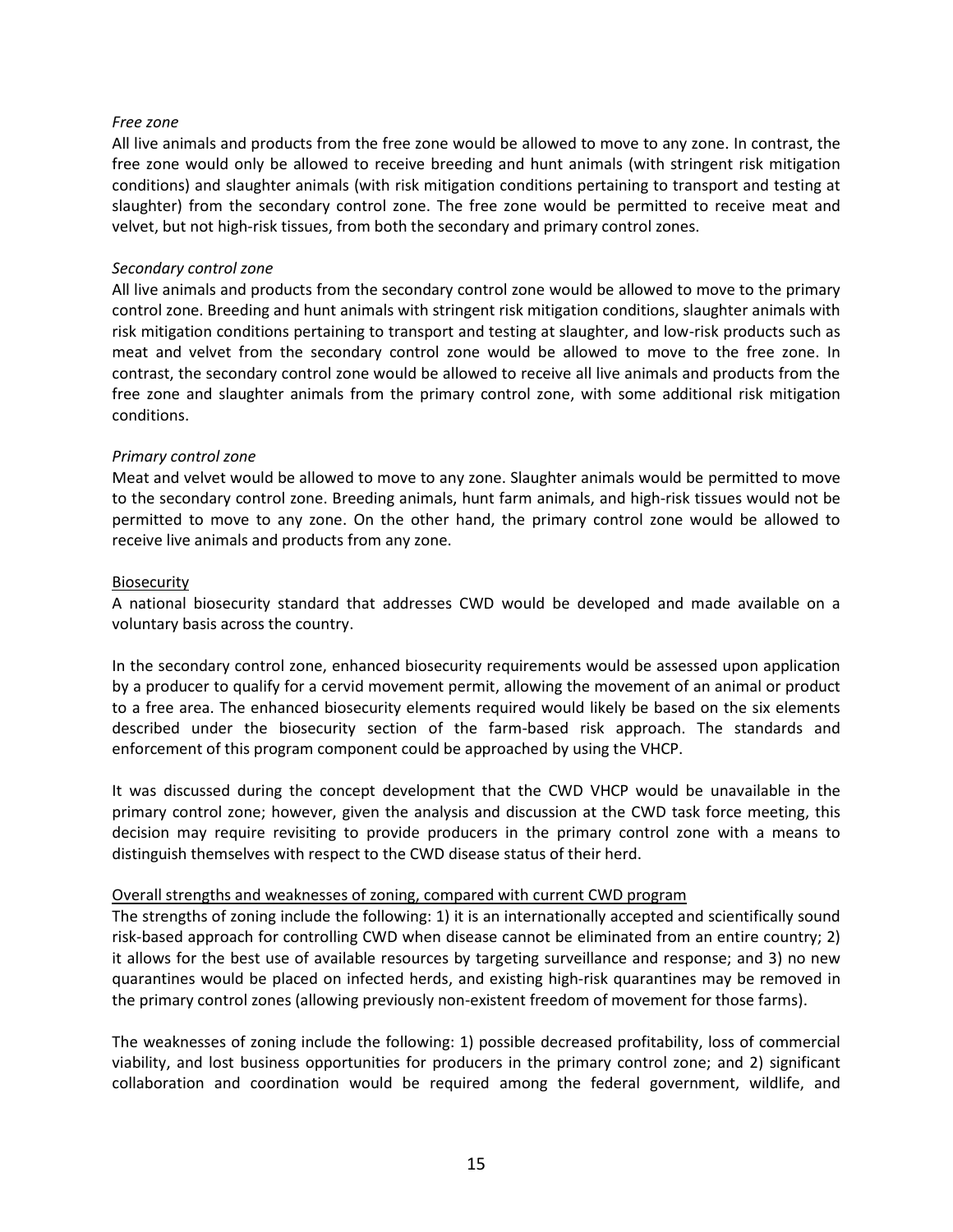environmental stakeholders to obtain the robust surveillance that is required for the secondary control zone.

# <span id="page-15-0"></span>*4.2.1 Provincial zoning*

The provincial zoning option proposes using the current existing provincial boundaries of British Columbia (BC), Alberta (AB), Saskatchewan (SK), and Manitoba (MB) as zone boundaries. It proposes that the provinces of AB and SK be the primary control zone, with the flanking provinces of BC and MB as secondary control zones. Figure 3 provides a schematic overview of the provincial zoning approach. This zoning option allows for the most efficient use of existing infrastructure, personnel, and resources for disease control, and provides a consistent regulatory framework that can be applied and easily communicated to the public.



<span id="page-15-1"></span>**Figure 3: Schematic overview – provincial zoning**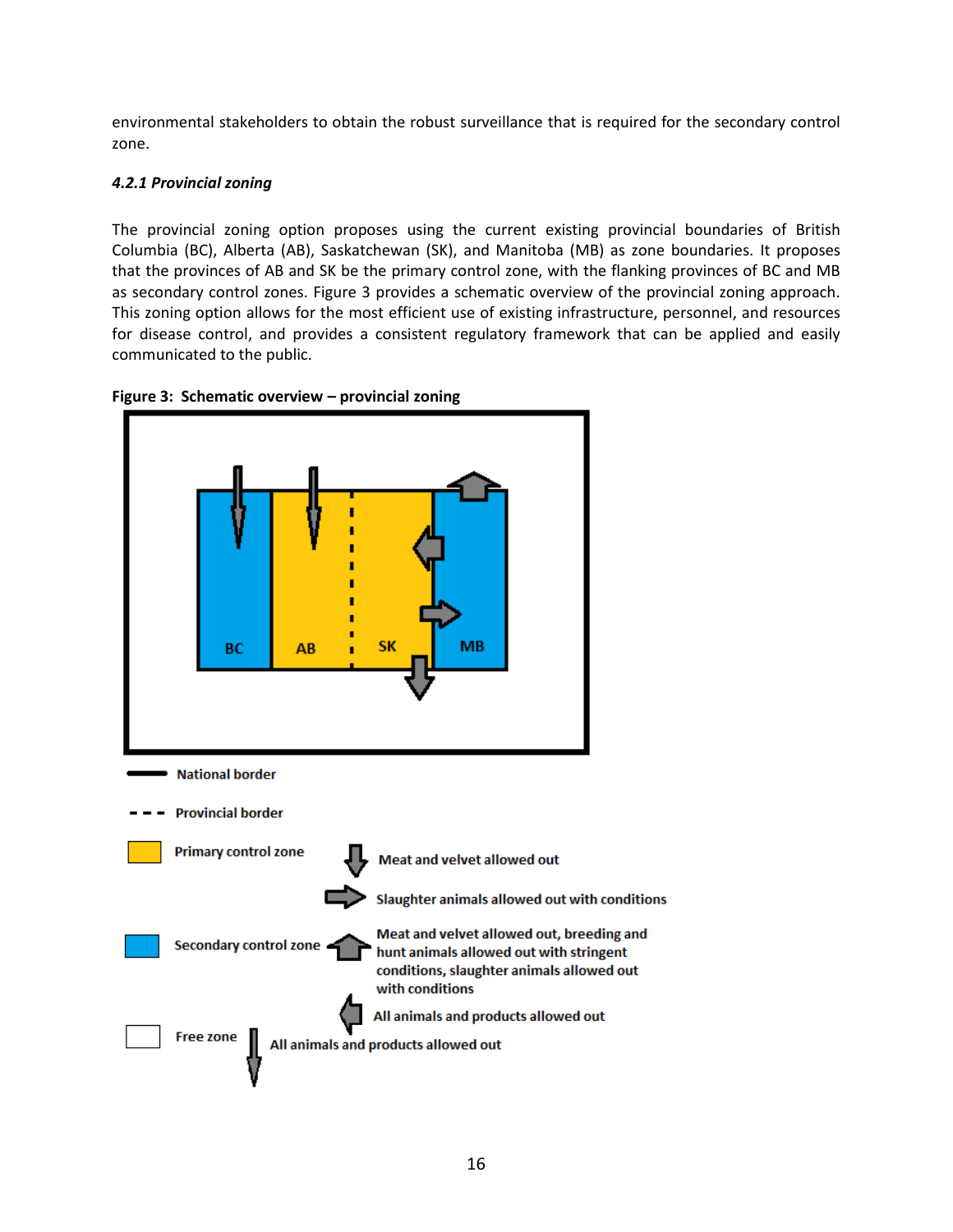## Strengths and weaknesses specific to provincial zoning

The strengths of provincial zoning include the following: 1) a zone boundary that is based on provincial borders allows existing infrastructure to be utilized, resulting in less overall administrative cost and burden; 2) a larger primary control zone would mean less impact on current level of commerce within Canada, compared with a sub-provincial zone; and 3) international recognition of a provincial zone may be higher than that for a sub-provincial zone.

The weaknesses of provincial zoning include the following: 1) although part of an internationally accepted disease control model, a provincial zone boundary would not be as precisely based on risk as a sub-provincial boundary line; 2) limited disease control actions in the primary control zone could allow for unchecked CWD spread up to the boundaries of the primary control zone (a much larger area than that of the sub-provincial zone); and 3) possible loss of commercial viability and business opportunities for AB producers to the United states (U.S.), as well as other potential business opportunities, if AB becomes part of the primary control zone.

## <span id="page-16-0"></span>*4.2.2 Sub-provincial zoning*

The primary control zone is defined as the area where the disease is believed to exist; therefore, it is proposed that the currently enzootic areas of AB and SK, and locations of highly infected premises in SK be included in the primary control zone. Given the translocation of wildlife and lag in annual CWD surveillance reporting, a reasonable perimeter around known focuses of CWD would be included in the primary control zone. Thus, the primary control zone would include a portion of Eastern AB and Southern SK, extending across SK to MB, due to a highly infected premises in the far southeastern quadrant of SK.

Figure 4 provides a schematic overview of the sub-provincial zoning approach.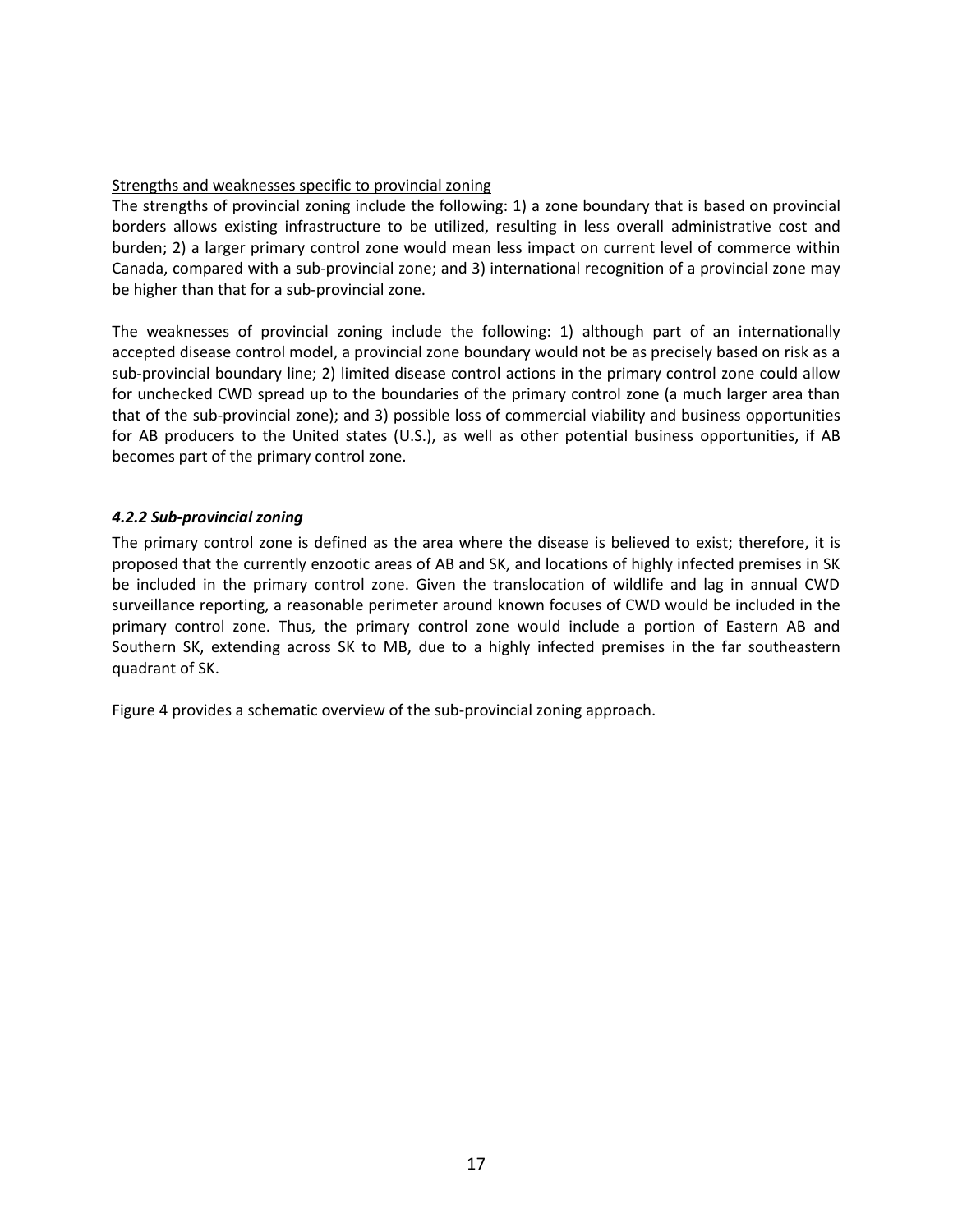

<span id="page-17-0"></span>**Figure 4: Schematic overview – sub-provincial zoning**

Strengths and weaknesses, specific to sub-provincial zoning

The strengths of sub-provincial zoning include the following: 1) it allows for a geographically larger free zone in Canada; 2) a smaller secondary control zone enables better targeting of surveillance and disease response; and 3) continued disease control actions in non-infected parts of SK and AB may facilitate containment of CWD to a smaller area for a longer period of time.

The weaknesses of sub-provincial zoning include the following: 1) defining the boundaries of the primary control zone could be extremely challenging and controversial; 2) enforcing movement controls would be more challenging and resource intensive than would the current program or provincial zoning; and 3) a lack of commercial viability, and loss of markets and future business opportunities to all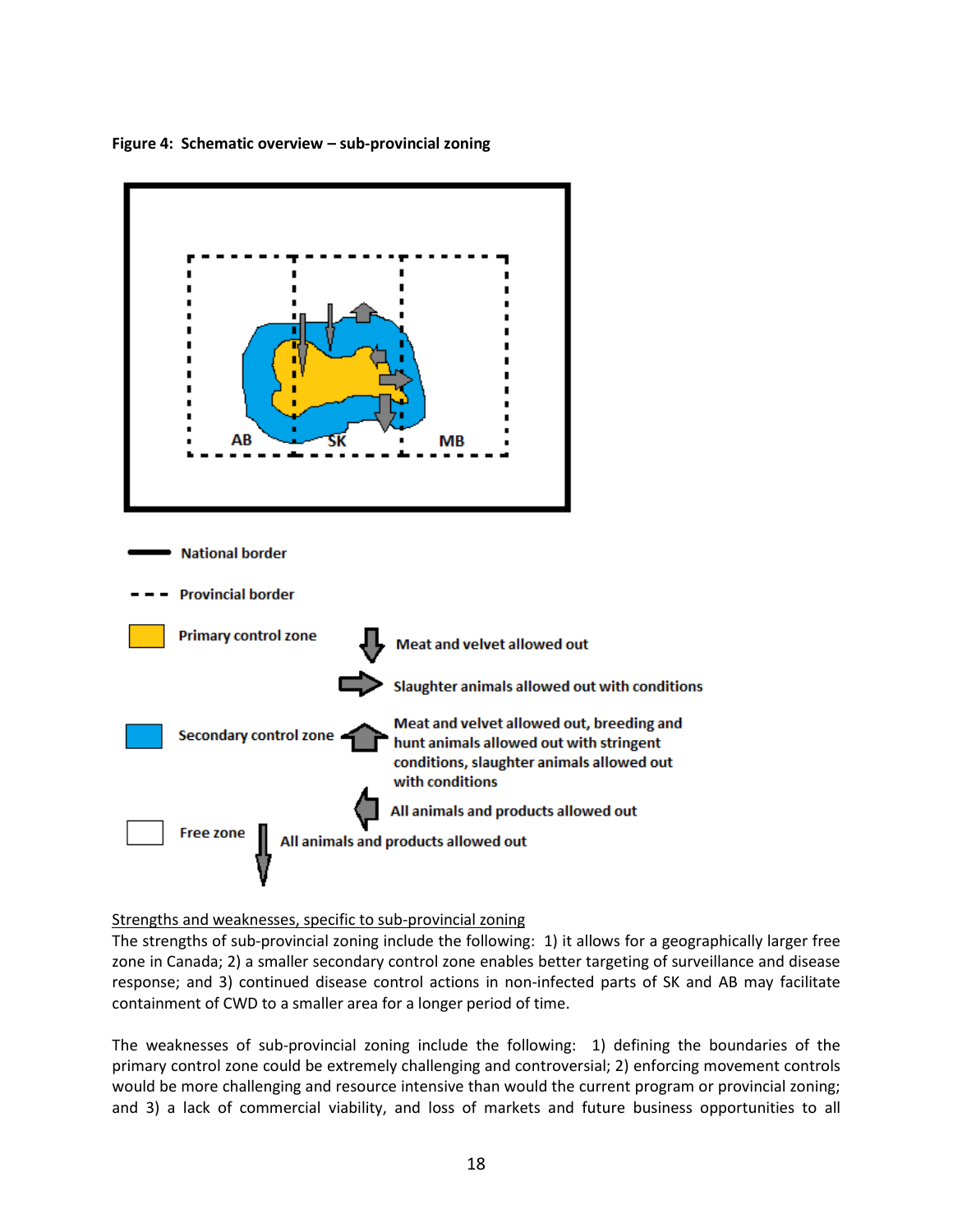producers in the primary control zone, due to movement being limited to a small zone, as well as having a lower CWD health status could occur. In general, a significant number of cervid producers in a small primary control zone would not be commercially viable.

# <span id="page-18-0"></span>**5. RECOMMENDATION – CWD TASK FORCE**

The results of the discussion and final ranking process, completed by the CWD Task Force, are illustrated in Figure 5. The farm-based risk, sub-provincial zoning, and provincial zoning options each had its strengths and weaknesses, areas identified for further research to inform decision making, and one key critical challenge per program. The results demonstrate that no clear best option emerged from the three options available.

|                          | <b>Disease</b><br>Control | Cost | Commercial<br>Viability | International<br>Credibility/Recognition | Scientific<br>Soundness |
|--------------------------|---------------------------|------|-------------------------|------------------------------------------|-------------------------|
| Farm-Based Risk          |                           | $3*$ |                         |                                          |                         |
| Sub-Provincial<br>Zoning |                           | 2    | 3*                      |                                          |                         |
| <b>Provincial Zoning</b> | $3*$                      |      |                         |                                          |                         |

## <span id="page-18-2"></span>**Figure 5: Table of relative ranking – CWD program options**

## **\*Critical challenge**

The Chair noted that industry members in the group had a strong preference for the farm-based risk option, and suggested that this program be recommended for examination first to assess whether the critical challenge of cost could be resolved in order to make this a viable option.

The farm-based risk option was identified as the preferred option by the CWD Task Force. The critical challenge to address is cost to the CFIA, as this program has the highest total cost to all stakeholders. The Task Force recommended that the farm-based risk option be developed further, including exploration of whether the critical challenge could be addressed through alternate service delivery arrangements for the risk assessment and verifications. Given the final ranking outcome, if the critical challenge for the farm-based risk option could not be resolved, either of the other two program options could be considered for development, provided that their respective critical challenge could be addressed.

## <span id="page-18-1"></span>**6. KEY CHALLENGES IDENTIFIED**

## Farm-based risk

The critical challenge to address is cost, as there is no further CFIA funding available for this disease control program over the status quo. Of the final options considered, the farm-based risk program has the highest total cost to all stakeholders. The bulk of the cost was believed to be in the new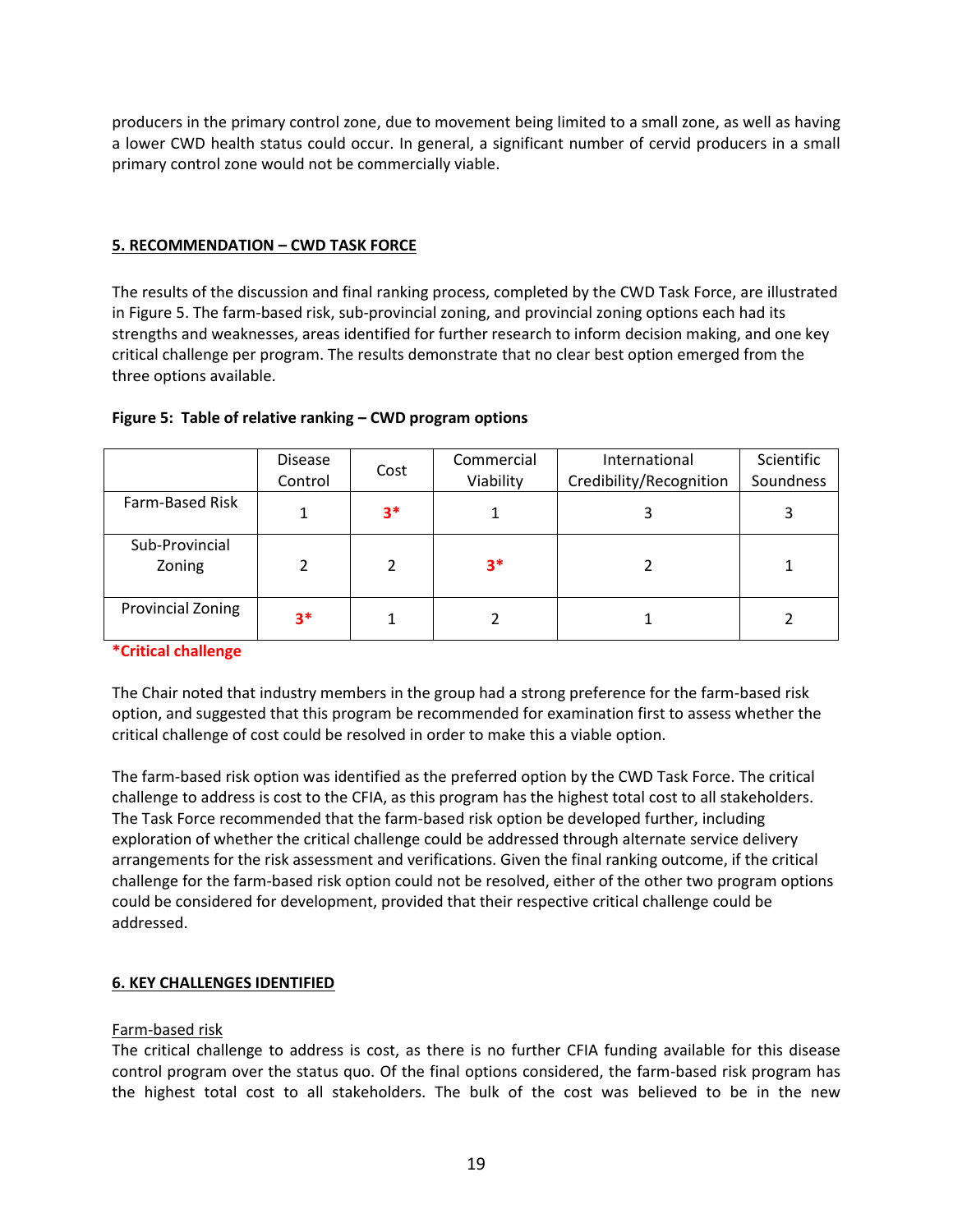infrastructure required to set up this program, the regular on-farm risk assessments and verifications to deliver the program, and ongoing audit and oversight to ensure credibility and compliance.

#### Provincial zoning

The critical challenge to address was disease control. Task Force members believed this was a challenge from the perspective that the program lacks disease control effectiveness in the entire provinces of Alberta and Saskatchewan (likely to be the primary control zone). On the other hand, on a national level, and according to the OIE, this model could be considered effective at limiting the geographic spread of disease in the whole country, as the OIE recognizes that there are circumstances and diseases for which it would be difficult or unrealistic to have a disease-free status for the whole country.

#### Sub-provincial zoning

The critical challenge identified is lack of commercial viability of the cervid producers in the primary control zones. Some Task Force members believed that farms in a small primary control zone would be separated from the rest of the country and the majority of their market (including access to federal slaughter). In addition, without a means to distinguish their farms (with respect to CWD status) from other farms in the primary control zone, producers in this zone may be at a further disadvantage.

# <span id="page-19-0"></span>**7. POSSIBLE SOLUTIONS TO KEY CHALLENGES**

## Farm-based risk

Setting up the infrastructure that is required to implement this program would involve an initial investment, in addition to the significant cost of day-to-day delivery of this program. A cost-shared approach via alternative service delivery (ASD) may be one solution to cover the delivery of this program. (That is, complete the on-farm risk assessments and verifications of the various components of the risk assessment, such as verifying that the surveillance requirements have been met in order to assign a score.) A third party, for example, veterinarians who are accredited to deliver the CWD VHCP would be good candidates to deliver these components and would receive compensation for their time, directly from a non-CFIA stakeholder (e.g. producer or the province). The cost of testing and implementing the necessary biosecurity, as well as other requirements to meet the individual farm's passing score, would be at the cost of parties, other than the CFIA. The CFIA would assume the cost of the infrastructure, required to set up the farm-based risk program, and ongoing oversight of the program. The CFIA's roles and responsibilities could include identifying and maintaining links to where known wild and captive focuses of CWD exist, carrying out full disease control actions on premises that meet the minimum risk mitigation score cut-off to be eligible, and carrying out the audit and oversight of the third party delivery of this program.

## Provincial zoning

Those farms in the proposed primary zone (AB and SK) were a concern with respect to disease control effectiveness . Possible solutions proposed by industry Task Force members included a required terminal response and "clean-up" to allow restocking of every herd that is positive for CWD in Canada. To control and contain the disease from spreading off-farm, environmental representatives require some sort of disease control (not necessarily terminal) for every herd. One possible solution to this critical concern includes a cost-shared approach, whereby the CFIA would complete full disease control actions in the secondary control and free zones (as described in the zoning approach), and any additional disease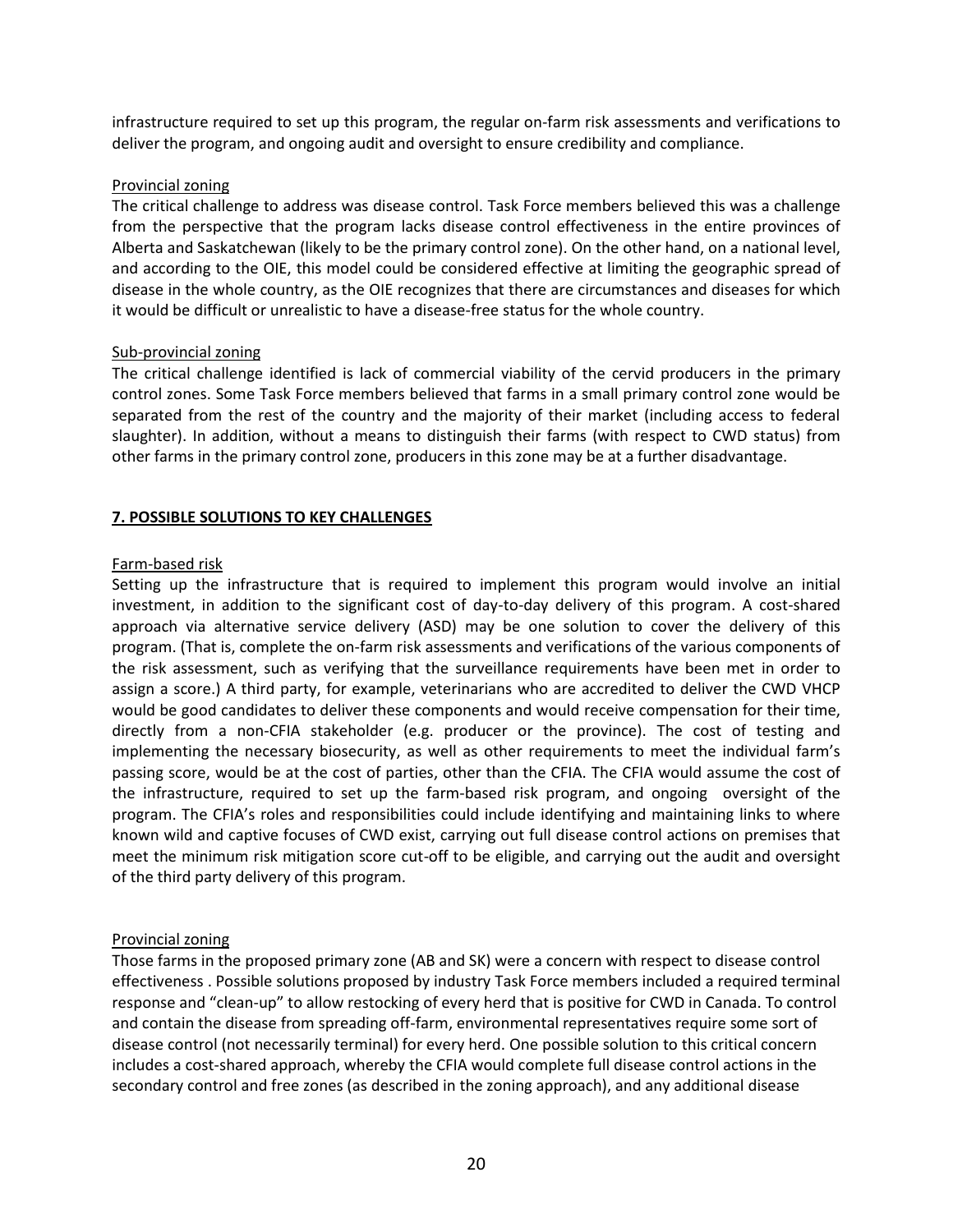control response over what is proposed (i.e. a terminal response or containment response) in the primary control zone could be delivered and paid for by a third party.

#### Sub-provincial zoning

A possible solution to addressing the challenge of commercial viability in the primary control zone consists of making the VHCP available in that zone, which may alleviate both of the major commercial viability issues raised by the Task Force by 1) providing producers with a means to distinguish their farms with respect to CWD risk; and 2) allowing the CFIA to explore, with international trading partners (primarily the United States Department of Agriculture [USDA]), the acceptability of moving breeding and hunt animals from the primary zone, if they originate from certified herds on the VHCP (which are eligible to move within Canada).

## <span id="page-20-0"></span>**8. NEXT STEPS**

The CFIA recognizes the multi-jurisdictional nature of CWD management and the effect that a new disease control program will have on various stakeholders. To this end, the CFIA invites comments on the options developed from other government departments and agencies (federal and provincial/territorial), the industry, and other stakeholders. Please submit comments in writing, which will be accepted until October 31, 2013. By the end of 2013, there will be a final recommendation and decision regarding the chosen program option for the CFIA's next captive cervid CWD disease control program.

# <span id="page-20-1"></span>**9. GLOSSARY OF TERMS**

Alternative service delivery (ASD) – a form of partnership or arrangement made by an organization with another party to deliver services and programs.

Biosecurity – the implementation of measures that reduce the risk of the introduction and spread of disease agents, which requires the adoption of a set of attitudes and behaviours by people to reduce risks in all activities, involving domestic, captive exotic, and wild cervids and their products.

Cervid – any member of the Cervidae family considered at risk to CWD, including, but not limited to, mule deer (*Odocoileus hemionus*), elk/red deer (*Cervus elaphus*), white-tailed deer (*Odocoileus virginianus*), black-tailed deer (*Odocoileus hemionus*), fallow deer (*Dama dama*), Sika deer (*Cervus Nippon*), reindeer/caribou (*Rangifer tarandus*)*,* and moose (*Alces alces shirasi*).

CFIA – Canadian Food Inspection Agency.

CWD Voluntary Herd Certification Program – a voluntary program established and maintained to reduce the occurrence and spread of CWD and to identify herds that have been free of evidence of CWD over specific time periods.

Direct movement to slaughter – animals that are transported to a facility for slaughter without unloading en route and that are not commingled with any other animals during transport.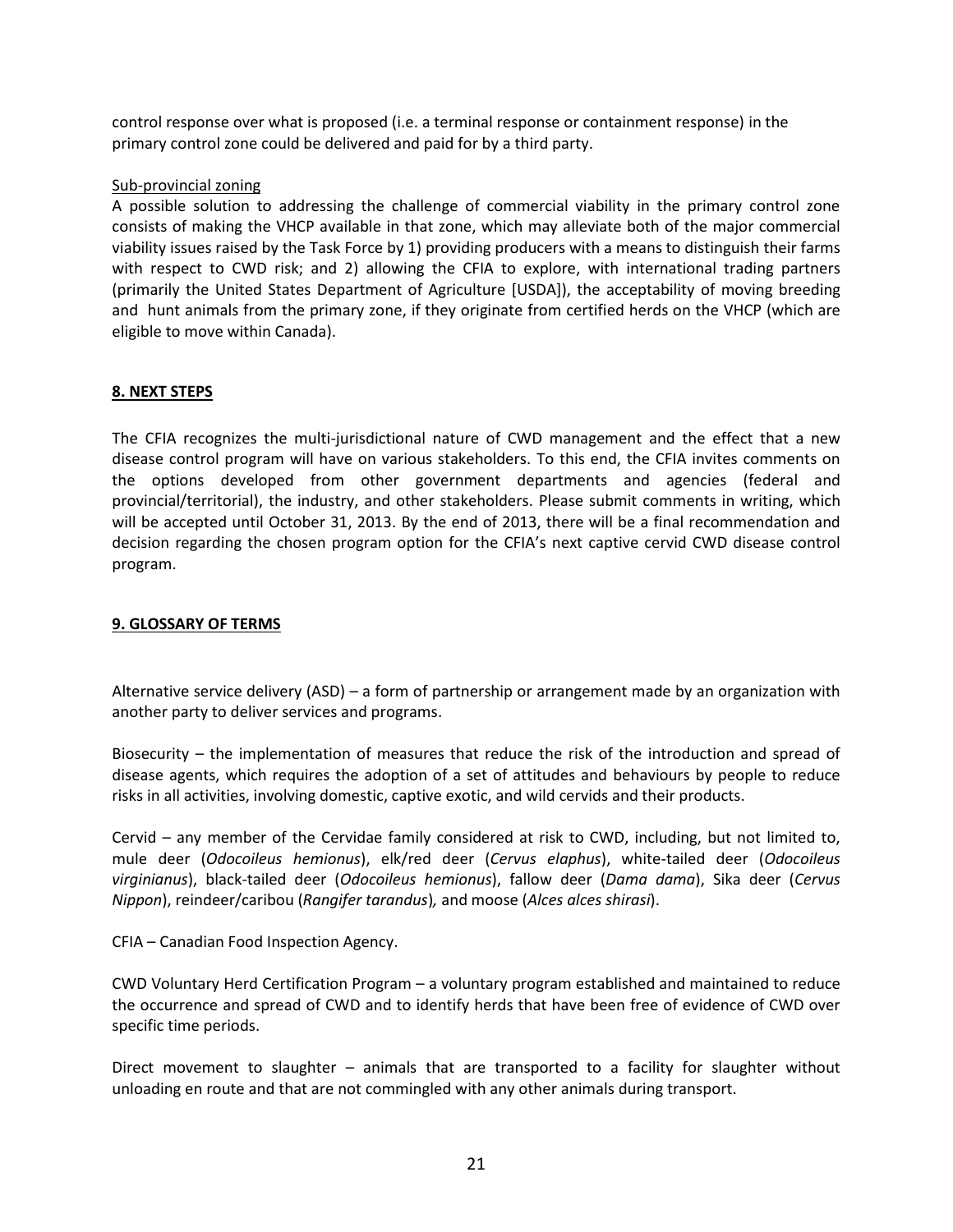Farm-based risk approach – a disease control approach, whereby individual cervid farms are evaluated via on-farm risk assessments for their level of CWD risk mitigation to qualify for a cervid movement permit or full disease control actions by the CFIA.

Free zone – a geographic area where CWD does not exist.

Enzootic – present or usually prevalent in a population or geographical area at all times, in contrast to epizootic.

Epizootic – temporarily prevalent and possibly widespread in an animal population.

On-farm risk assessment – evaluating the CWD risk level of an individual premises.

Premises – the ground, area, buildings, and equipment occupied by, or used for, one or more herds of cervids.

Primary control zone – a declared geographic area where the Minister of Agriculture and Agri-Food believes that CWD exists.

Secondary control zone – a geographic area declared for the purposes of preventing spread of CWD.

Stamping-out – the destruction of all infected and potentially contaminated animals. The carcasses are not introduced into the food chain, but disposed of by, for example, incineration or burying. The premises in which the animals are kept are cleaned and disinfected.

Surveillance – a program to assess the health and disease status of a given population and to promote the early detection of disease to maximize the effectiveness of control measures and minimize the costs and economic losses.

Terrestrial Code – the World Organisation for Animal Health (OIE) *Terrestrial Animal Health Code*.

Trace-in herd – the source herd or herd of origin of a CWD-positive cervid.

Trace-out herd – the herd of destination of a CWD-positive cervid.

Zone – a clearly defined part of a territory that contains an animal subpopulation with a distinct health status with respect to CWD for which required surveillance, control, and biosecurity measures have been applied for the purpose of disease control and international trade.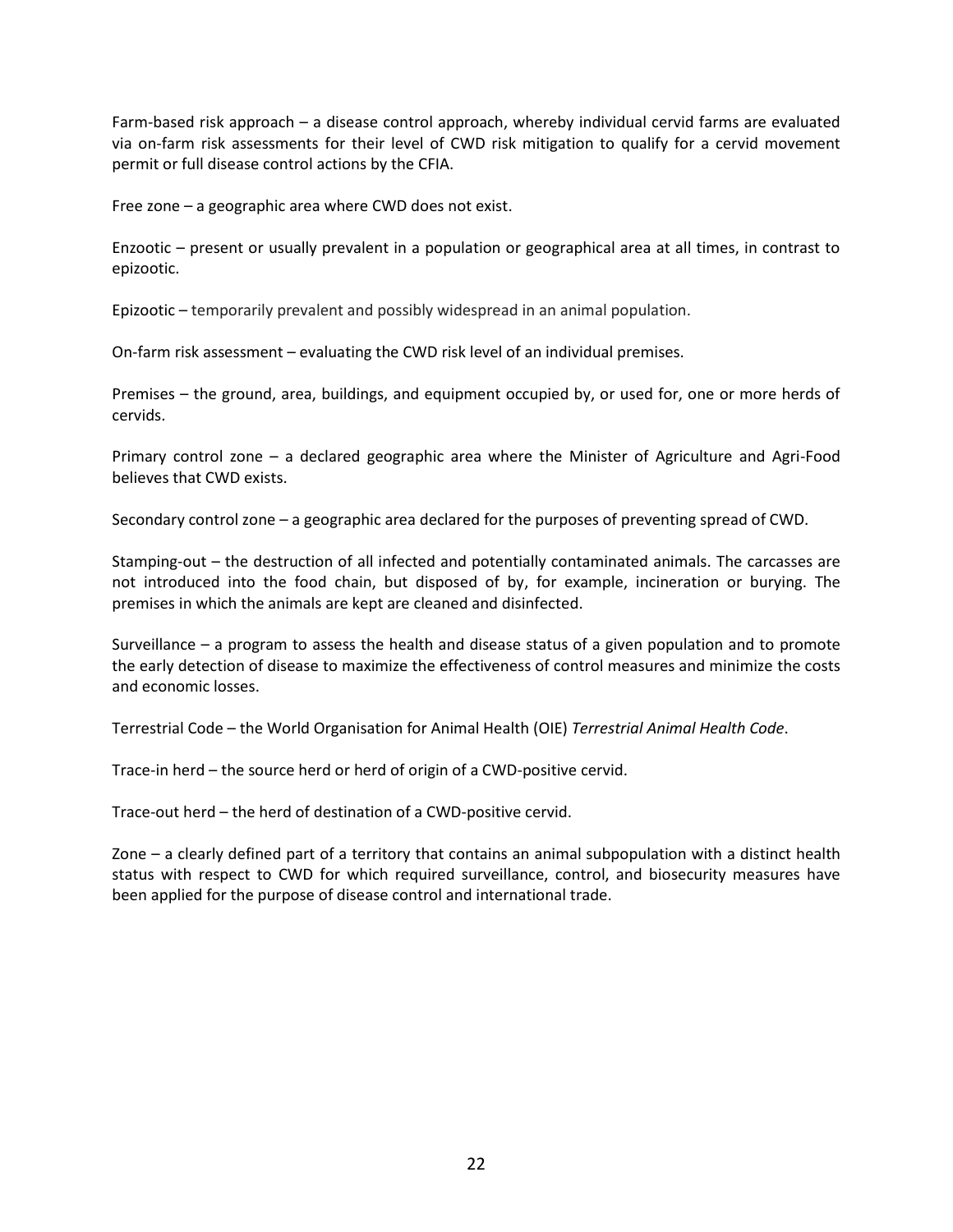## **Appendix 1 – Farm-based risk assessment**

#### **RISK FACTOR OF PROXIMITY TO A KNOWN FOCUS OF CWD**

<span id="page-22-0"></span>

| <b>Risk factor and risk</b><br>reduction score | <b>Risk Level</b><br>High | <b>Risk Level</b><br><b>Medium</b> | <b>Risk Level</b><br>Low |
|------------------------------------------------|---------------------------|------------------------------------|--------------------------|
| Proximity to a known focus of<br>$CWD*$        | < 10–50 km                | $>10 - 50$ km<br>but < 15-100 km   | $>15 - 100$ km           |
| Risk score out of 30                           |                           | 15                                 | 30                       |

**\*Known focus in captive population:** Any premises, which in the CFIA's opinion, poses a risk of CWD spread, or on which CWD has been transmitted.

**Known focus in wildlife:** A positive diagnosis in a wild cervid would be considered evidence of infection in a geographical unit. Cases not epidemiologically linked might not be considered. The level of surveillance, geographical unit, and expiry date also warrant further discussion at a later date.

#### **RISK FACTOR OF SURVEILLANCE**

| <b>Risk factor and risk</b><br>reduction score | <b>Risk Level</b><br>High                                        | <b>Risk Level</b><br><b>Medium</b>                                                                                                                             | <b>Risk Level</b><br>Low                                                                                                                                     |
|------------------------------------------------|------------------------------------------------------------------|----------------------------------------------------------------------------------------------------------------------------------------------------------------|--------------------------------------------------------------------------------------------------------------------------------------------------------------|
| Surveillance                                   | < surveillance targets<br>identified under<br>medium risk level. | Research the middle<br>percentile of producers in the<br>AB study and characterize<br>the surveillance targets they<br>were able to meet (over 5<br>$years +)$ | Research the top<br>percentile of producers<br>in the AB study and<br>characterize the<br>surveillance targets they<br>were able to meet (over<br>$5$ yrs +) |
| Risk score out of 25                           | 0                                                                | $12.5 - 15$                                                                                                                                                    | 25                                                                                                                                                           |

AB = Alberta

## **RISK FACTOR OF BIOSECURITY**

| <b>Risk factor and risk</b><br>reduction score | <b>Risk Level</b><br>High | <b>Risk Level</b><br><b>Medium</b> | <b>Risk Level</b><br>Low |
|------------------------------------------------|---------------------------|------------------------------------|--------------------------|
| <b>Biosecurity</b>                             | 0-5 "points"              | 6-20 "points"                      | $21 - 35$ "points"       |
| Risk score out of 35                           | 0–5                       | $10 - 15 - 20$                     | $25 - 30 - 35$           |

**Note:** Definitions of biosecurity sub-elements are listed in the program elements framework for the farm-based risk option.

## **Proposed points assigned to each sub-element:**

1) Written procedures – 3 pts. 2) Fence integrity – 20 pts. 3) Separation enhancements – 3 pts. 4) Feed source – 5 pts. 5) Feed protection – 2 pts. 6) Water protection – 2 pts.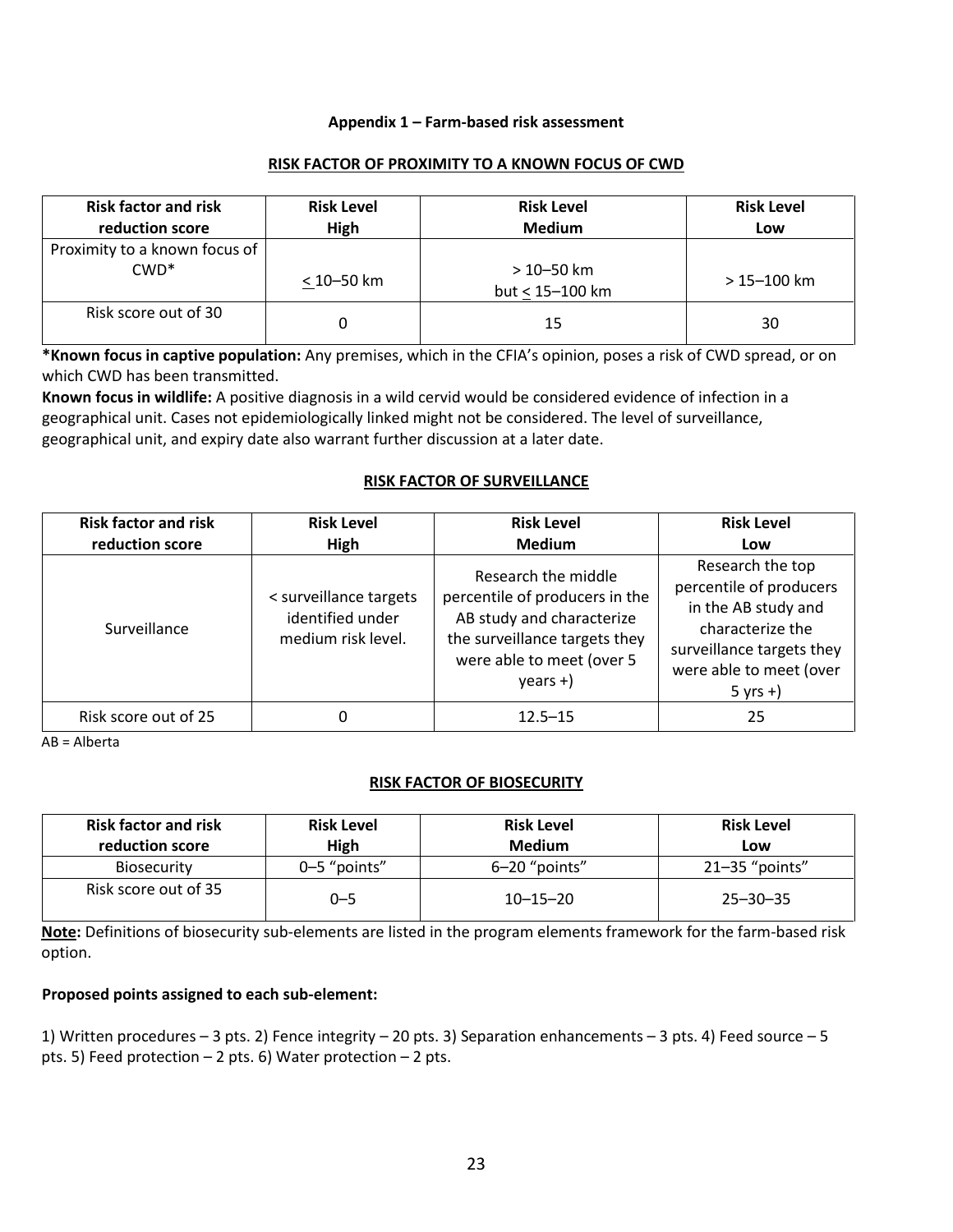# **RISK FACTOR OF MOVEMENT INTO HERD**

| <b>Risk factor and risk</b><br>reduction score | <b>Risk Level</b><br>High                                            | <b>Risk Level</b><br><b>Medium</b> | <b>Risk Level</b><br>Low                                                                     |
|------------------------------------------------|----------------------------------------------------------------------|------------------------------------|----------------------------------------------------------------------------------------------|
| Movement into a herd                           | Herd not closed<br>Commingling occurs<br>Introductions from anywhere |                                    | Closed herd<br>No commingling or<br>introductions, other than<br>from certified herds on VHC |
| Risk score out of 10%                          | 0                                                                    |                                    | 10                                                                                           |

VHC = Voluntary Herd Certification

**Note:** Total score out of 100%/points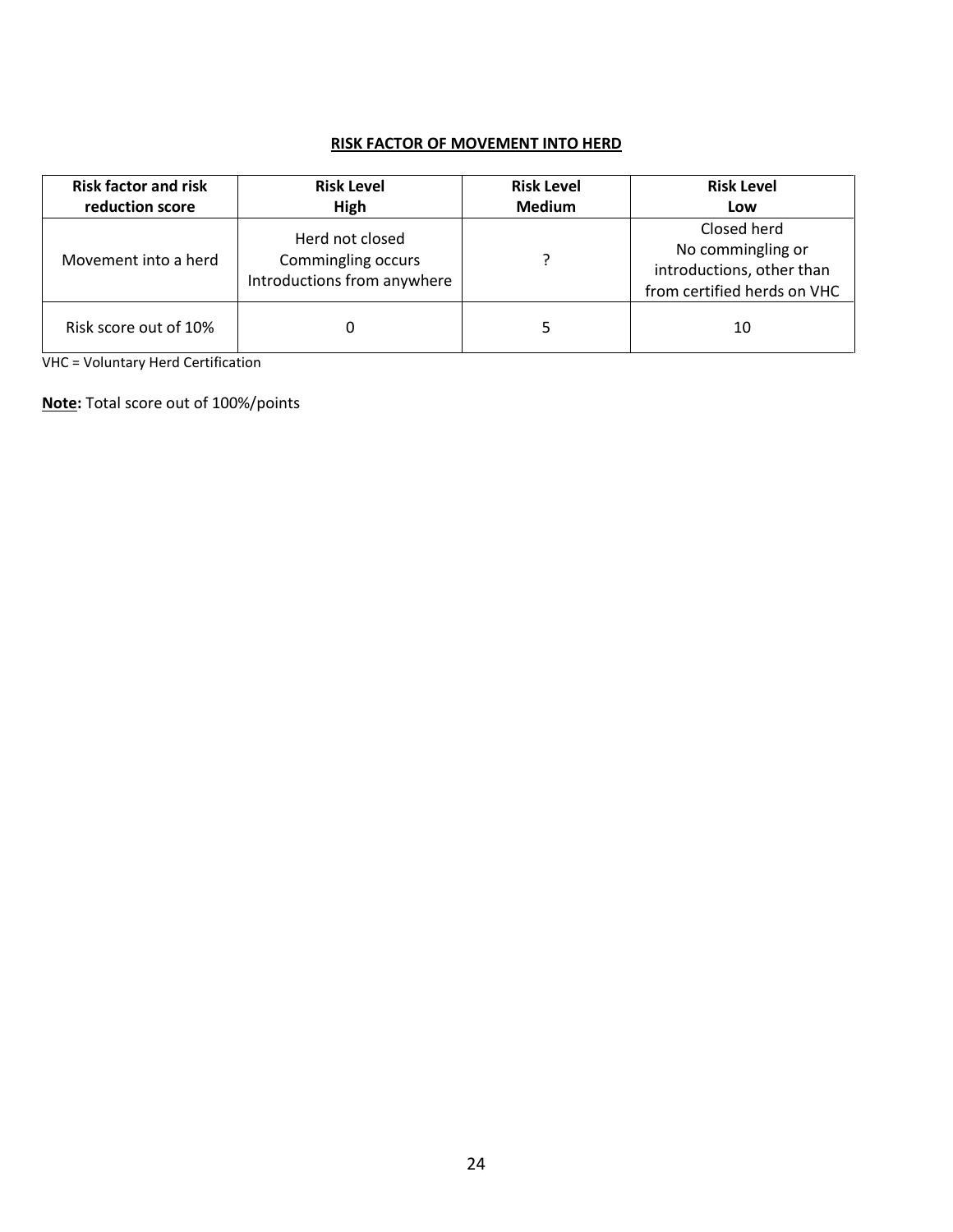# **Appendix 2 – CWD Task Force farm-based risk option**

<span id="page-24-0"></span>

| <b>PROGRAM NAME</b>                                       | CWD Farm-Based Risk Approach                                      |
|-----------------------------------------------------------|-------------------------------------------------------------------|
| e.g. Farm-based risk approach                             |                                                                   |
| <b>PROGRAM STRATEGY</b>                                   | Reducing the risk of CWD spreading from an infected premises      |
| What is the overarching goal of the program?              | to an uninfected premises.                                        |
| e.g. eradication of CWD in farmed cervids                 |                                                                   |
| e.g. limiting spread of CWD between individual farms      |                                                                   |
| <b>SURVEILLANCE</b>                                       | The goals of surveillance in this farm-based risk control         |
| What is the goal of surveillance?                         | program option are as follows:                                    |
| i.e. What statement about the disease distribution        |                                                                   |
| and/or CWD health status would the surveillance           | 1) To determine where in Canada CWD is present, not present,      |
| data support?                                             | or unknown (referring to the national surveillance).              |
| e.g. Enhanced early detection in areas where CWD is       | 2) To be an essential element in the CWD risk determination of    |
| not known to exist                                        | an individual premises/farm (referring to on-farm surveillance).  |
|                                                           |                                                                   |
| Where would the surveillance be targeted?                 |                                                                   |
| e.g. at edges of "free zone"                              |                                                                   |
|                                                           |                                                                   |
| <b>DISEASE RESPONSE</b>                                   | A target risk mitigation score is established at 55%.             |
| What actions are to be carried out on                     |                                                                   |
| infected premises?<br>$\bullet$                           | On premises whose risk mitigation score is at or above the cut-   |
| live animals?<br>$\bullet$                                | off, full disease response would take place (similar to status    |
| products?<br>$\bullet$                                    | quo).                                                             |
| trace-in premises (sources of CWD)?<br>$\bullet$          | On premises whose risk mitigation score is below the cut-off      |
| trace-out premises (animals from an infected<br>$\bullet$ | score, only trace-in and trace-out investigations would take      |
| farm that are now potential sources of                    | place.                                                            |
| disease to another farm)?                                 | Control of animals and products from infected premises are        |
|                                                           | addressed under Movement Controls below.                          |
| What variation of the actions is to be required based     |                                                                   |
| on the control strategy chosen?                           | A variation in the policy would be required for national disease  |
|                                                           | control purposes, whereby the first CWD case in captive           |
| e.g. in zones of different health statuses                | cervids in an area where CWD is not known to exist would be       |
| e.g. in herds of different CWD risk levels                | subject to full disease response, regardless of the risk          |
|                                                           | mitigation score.                                                 |
|                                                           |                                                                   |
| <b>MOVEMENT CONTROLS</b>                                  | A target risk mitigation score is established at 55%.             |
| What controls are required on movements of live           |                                                                   |
| animals?                                                  | Premises whose risk mitigation score is at or above the cut-off   |
| e.g. direct to slaughter                                  | could move any animals or products anywhere.                      |
| e.g. breeding                                             | Premises whose risk mitigation score is below the cut-off could   |
| e.g. other                                                | move live animals directly to slaughter or to hunt premises       |
|                                                           | (terminal) for a finite period of time; entry into the food chain |
| What controls are required on movements of                | would be subject to testing results.                              |
| products and by-products?                                 |                                                                   |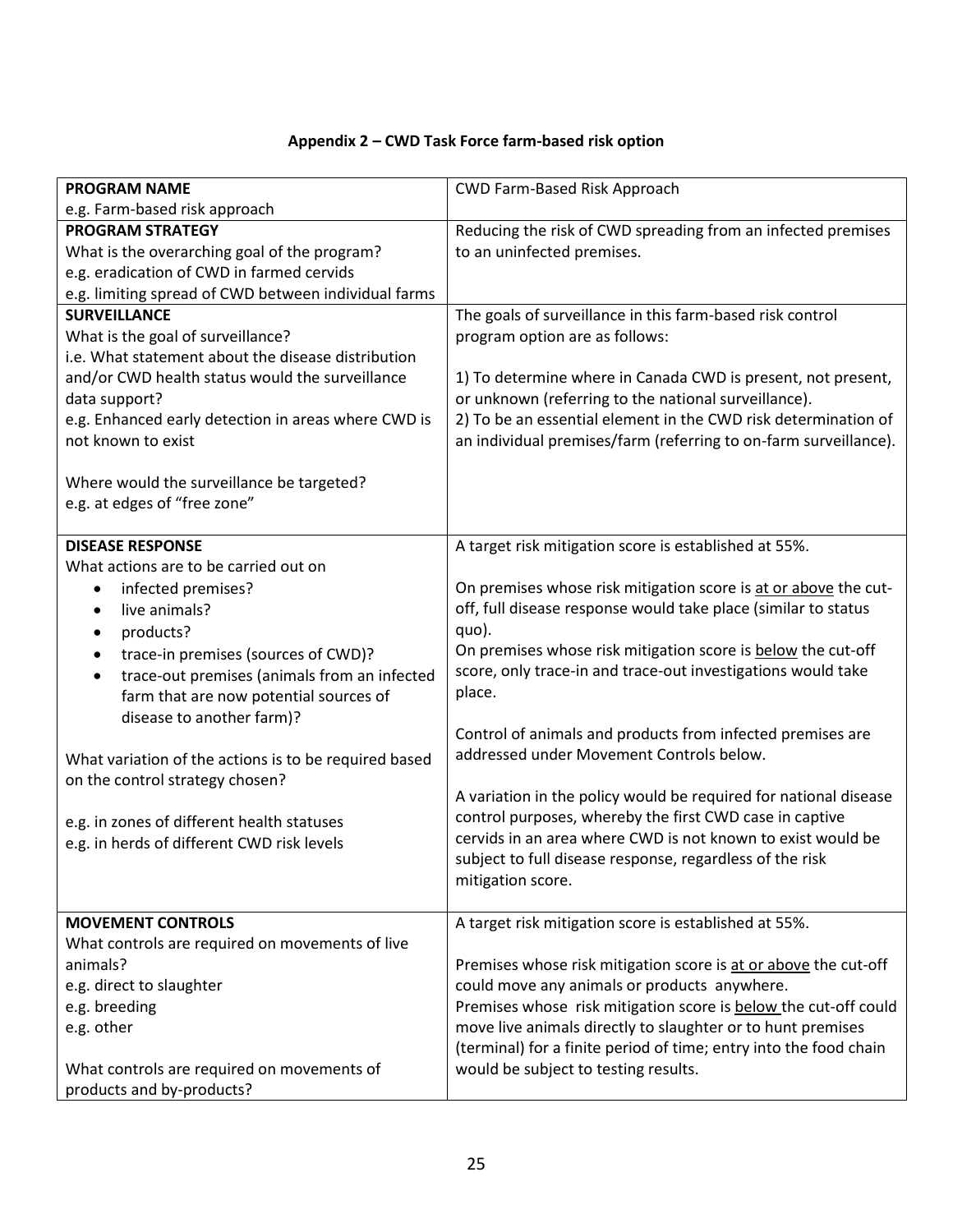| What variation on controls is required based on the<br>Movement of high-risk tissues and associated products would<br>control strategy chosen?<br>be restricted.<br><b>BIOSECURITY</b><br>Have written procedures, including basic farm biosecurity<br>1.<br>In light of the control strategy chosen, what level of<br>that is specific to CWD (e.g. visitor control, dedication or<br>biosecurity is required to prevent/limit CWD<br>cleaning of equipment, clothing).<br>Fence integrity: fence must be intact and adequate to<br>acquisition and where?<br>2.<br>prevent ingress or egress of cervids, taking into<br>e.g. increased biosecurity is required in proximity to a<br>newly identified focus of CWD<br>consideration the type of cervids farmed and local<br>topography/geography.<br>Separation enhancements: additional measures taken to<br>3.<br>What biosecurity requirements/management<br>ensure the separation between captive and free-ranging<br>practices would need to be mandatory to achieve the<br>cervids.<br>required level of biosecurity, taking into<br>Feed source: biosecurity plan that includes management<br>4.<br>consideration both captive/farmed ⇔captive/farmed<br>practices that are followed to minimize fecal or salivary | Consumption of tissues from known positives would still not be<br>recommended, and such tissues would not be allowed to enter<br>the food chain. |  |
|----------------------------------------------------------------------------------------------------------------------------------------------------------------------------------------------------------------------------------------------------------------------------------------------------------------------------------------------------------------------------------------------------------------------------------------------------------------------------------------------------------------------------------------------------------------------------------------------------------------------------------------------------------------------------------------------------------------------------------------------------------------------------------------------------------------------------------------------------------------------------------------------------------------------------------------------------------------------------------------------------------------------------------------------------------------------------------------------------------------------------------------------------------------------------------------------------------------------------------------------------------------------------|--------------------------------------------------------------------------------------------------------------------------------------------------|--|
|                                                                                                                                                                                                                                                                                                                                                                                                                                                                                                                                                                                                                                                                                                                                                                                                                                                                                                                                                                                                                                                                                                                                                                                                                                                                            |                                                                                                                                                  |  |
| and wild ⇔captive/farmed transmission?<br>contamination and/or source feed from areas where CWD<br>e.g. securing of feed from wild cervids<br>is not known to exist.<br>e.g. fencing<br>Feed protection: measures are documented and<br>5.<br>implemented to prevent access of wild cervids to feed.<br>Water protection: measures are documented and<br>6.<br>implemented to protect watering systems (e.g.<br>What is the role (if any) of the CWD voluntary herd<br>troughs/lines) from access by wild cervids.<br>certification program (CWD VHC)?                                                                                                                                                                                                                                                                                                                                                                                                                                                                                                                                                                                                                                                                                                                     |                                                                                                                                                  |  |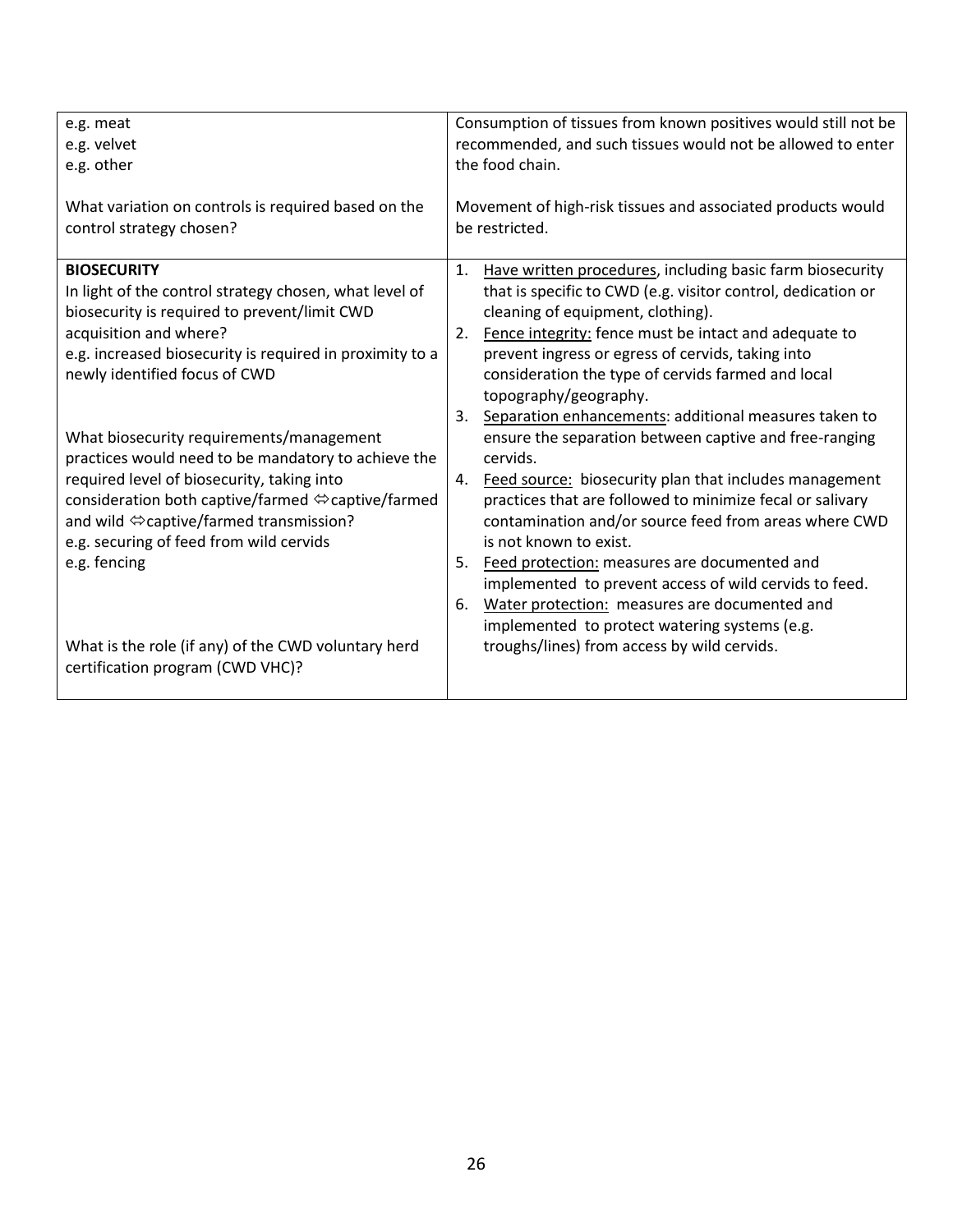# <span id="page-26-0"></span>**Appendix 3 – CWD Task Force zoning option**

| <b>PROGRAM NAME</b>                                                                                                                                                                                                                                                                                                                                                                                                                                                                                                                          | Zoning Canada for control of CWD                                                                                                                                                                                                                                                                                                                                                                                                                                                                                                                                                                                                                                                                                                                                                                                                                                                                                                                                                   |
|----------------------------------------------------------------------------------------------------------------------------------------------------------------------------------------------------------------------------------------------------------------------------------------------------------------------------------------------------------------------------------------------------------------------------------------------------------------------------------------------------------------------------------------------|------------------------------------------------------------------------------------------------------------------------------------------------------------------------------------------------------------------------------------------------------------------------------------------------------------------------------------------------------------------------------------------------------------------------------------------------------------------------------------------------------------------------------------------------------------------------------------------------------------------------------------------------------------------------------------------------------------------------------------------------------------------------------------------------------------------------------------------------------------------------------------------------------------------------------------------------------------------------------------|
| <b>PROGRAM STRATEGY</b><br>What is the overarching goal of the program?<br>e.g. eradication of CWD in farmed cervids<br>e.g. limiting spread of CWD between individual farms                                                                                                                                                                                                                                                                                                                                                                 | Limiting the spread of CWD by reducing the risk of CWD<br>spreading out of the 1° control zone.                                                                                                                                                                                                                                                                                                                                                                                                                                                                                                                                                                                                                                                                                                                                                                                                                                                                                    |
| <b>SURVEILLANCE</b><br>What is the goal of surveillance?<br>i.e. What statement about the disease distribution<br>and/or CWD health status would the surveillance<br>data support?<br>e.g. Enhanced early detection in areas where CWD is<br>not known to exist<br>Where would the surveillance be targeted?<br>e.g. at edges of "free zone"                                                                                                                                                                                                 | The goals of surveillance in this zoning program option are as<br>follows:<br>1) To detect (as early as possible) spread outside of the $1^{\circ}$ CZ.<br>2) To have assurance that CWD does not exist in the free zone.<br>A significant proportion of surveillance should be focused<br>within the 2°CZ.<br>Minimal amounts of surveillance would be required in the 1 <sup>°</sup><br>CZ and the free zone.<br>Exact surveillance plan would be developed to be<br>epidemiologically and statistically appropriate within the                                                                                                                                                                                                                                                                                                                                                                                                                                                  |
| <b>DISEASE RESPONSE</b><br>What actions are to be carried out on:<br>infected premises?<br>$\bullet$<br>live animals?<br>$\bullet$<br>products?<br>$\bullet$<br>trace-in premises (sources of CWD)?<br>$\bullet$<br>trace-out premises (animals from an infected<br>$\bullet$<br>farm that are now potential sources of<br>disease to another farm)?<br>What variation of the actions is to be required based<br>on the control strategy chosen?<br>e.g. in zones of different health statuses<br>e.g. in herds of different CWD risk levels | available resources.<br>In the free areas of Canada (outside the 1° and 2°CZ) and 2°CZ<br>full disease response would take place (similar to status quo).<br>In the 1°CZ:<br>Only trace-in and trace-out investigations would take place.<br>Determine in what zone those trace-ins and trace-outs were<br>located. If trace-ins and outs are also in the 1°CZ, then there<br>would be no disease control actions. If the trace-ins or trace-<br>outs were determined to either originate in, or have moved to,<br>the 2°CZ or the free zone, respectively, then, take aggressive<br>disease control actions on those animals or herds.<br>Existing declarations of highly infected premises (permanent<br>quarantines) in the 1°CZ would be removed.<br>Identifying a highly infected premises (evidence of transmission<br>risk from the environment) in a 2°CZ or free area would<br>necessitate the expansion of the current 1° CZ or the<br>declaration of a new 1° and 2°CZ. |
| <b>MOVEMENT CONTROLS</b><br>What controls are required on movements of live<br>animals?<br>e.g. direct to slaughter<br>e.g. breeding<br>e.g. other                                                                                                                                                                                                                                                                                                                                                                                           | Free area<br>OUT<br>Could move any animals or any products to any zone<br>IN<br>Could receive animals from free area and $2^{\circ}$ CZ (see $2^{\circ}$ CZ<br>below)                                                                                                                                                                                                                                                                                                                                                                                                                                                                                                                                                                                                                                                                                                                                                                                                              |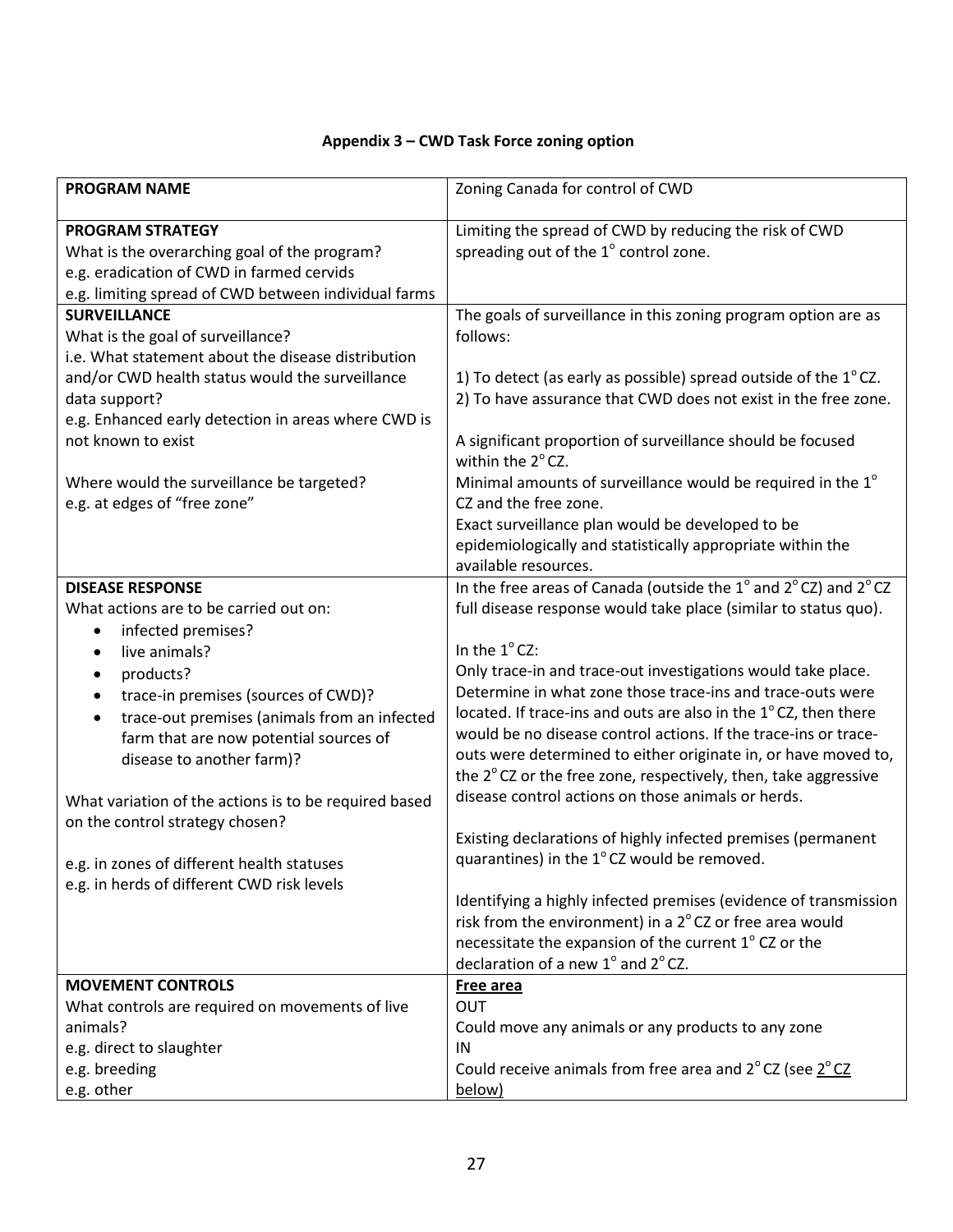| What controls are required on movements of<br>products and by-products?<br>e.g. meat<br>e.g. velvet<br>e.g. other<br>What variation on controls is required based on the<br>control strategy chosen?                          | 2° CZ (depends on size and nature of zone)<br><b>OUT</b><br>Breeding animals could move to 1° and 2°CZ<br>Breeding and hunt farm animals could move to free zone with<br>additional (stringent) risk mitigation conditions.<br>Slaughter animals could move to free zone, with conditions<br>pertaining to transport and requirement for testing at<br>slaughter. |
|-------------------------------------------------------------------------------------------------------------------------------------------------------------------------------------------------------------------------------|-------------------------------------------------------------------------------------------------------------------------------------------------------------------------------------------------------------------------------------------------------------------------------------------------------------------------------------------------------------------|
|                                                                                                                                                                                                                               | Products<br>Meat and velvet: no CWD restrictions going anywhere<br>$2^{\circ}$ to $1^{\circ}$ CZ: no restrictions on any products<br>2 <sup>°</sup> to free zone: high-risk tissues not allowed (other than<br>cleaned and disinfected skulls)                                                                                                                    |
|                                                                                                                                                                                                                               | IN<br>Could receive breeding animals from free area and 2°CZ<br>Could receive animals from 1° CZ only for slaughter, with<br>additional risk mitigation conditions                                                                                                                                                                                                |
|                                                                                                                                                                                                                               | Products<br>Could receive meat/velvet from anywhere<br>High-risk tissue products prohibited from 1° CZ<br>High-risk tissues permitted from free area                                                                                                                                                                                                              |
|                                                                                                                                                                                                                               | 1° CZ (all designated animals/products would require permits<br>(but could be general permits available on the web)                                                                                                                                                                                                                                               |
|                                                                                                                                                                                                                               | OUT<br>Breeding animals and hunt farm animals could NOT move out<br>of the 1° CZ (or hunt farm animals could only move with<br>extremely stringent conditions).<br>Slaughter animals could move to 2°CZ, with additional<br>conditions.                                                                                                                           |
|                                                                                                                                                                                                                               | Products<br>Meat and velvet could move to any location.<br>High-risk tissues and products could not move out of the $1^{\circ}$ CZ                                                                                                                                                                                                                                |
|                                                                                                                                                                                                                               | IN<br>Could receive animals or products from anywhere                                                                                                                                                                                                                                                                                                             |
| <b>BIOSECURITY</b>                                                                                                                                                                                                            |                                                                                                                                                                                                                                                                                                                                                                   |
| In light of the control strategy chosen, what level of<br>biosecurity is required to prevent/limit CWD<br>acquisition and where?<br>e.g. Increased biosecurity is required in proximity to a<br>newly identified focus of CWD | National biosecurity standard that addresses CWD, would be<br>provided to the entire country - available voluntarily across the<br>entire country. (Include items such as not sourcing feed from<br>$1^\circ$ CZ).                                                                                                                                                |